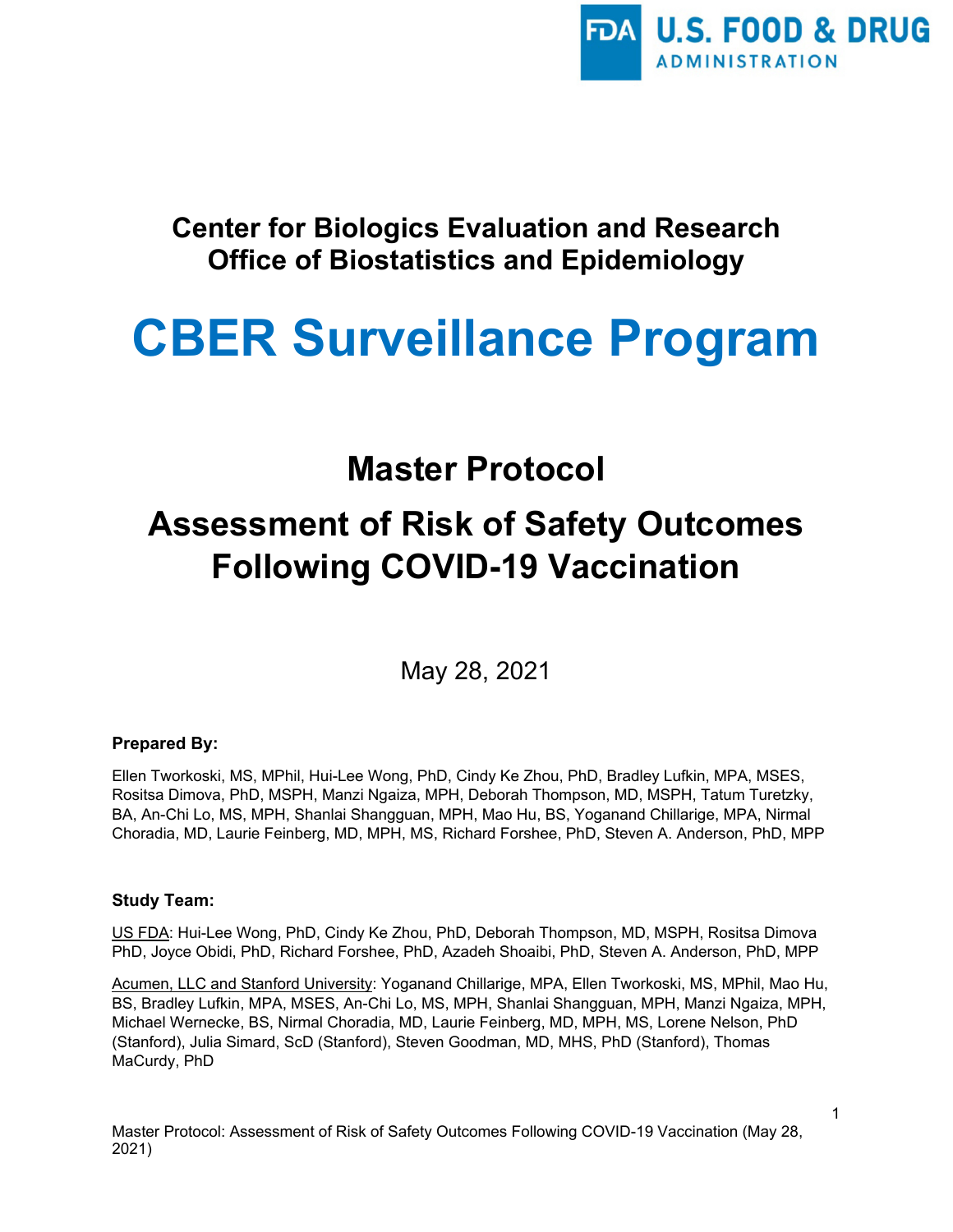# VERSION CONTROL

| <b>Editors</b>            | <b>Date</b>       | <b>Version</b> | <b>Description</b>  |
|---------------------------|-------------------|----------------|---------------------|
| <b>FDA</b>                | November 18, 2020 | 0.1            | Preliminary draft   |
| <b>Acumen LLC</b>         | December 11, 2020 | 1.0            | First draft         |
| <b>FDA</b>                | January 6, 2021   | 1.1            | Second draft        |
| Acumen LLC                | January 21, 2021  | 1.2            | Third draft         |
| Acumen LLC, FDA           | February 8, 2021  | 1.3            | <b>Fourth Draft</b> |
| Acumen LLC,<br>FDA, Optum | February 18, 2021 | 1.4            | <b>Fifth Draft</b>  |
| Acumen LLC, FDA           | March 4, 2021     | 1.5            | <b>Sixth Draft</b>  |
| Acumen LLC, FDA           | March 23, 2021    | 1.6            | Seventh Draft       |
| <b>FDA</b>                | May 28, 2021      | 1.7            | Final               |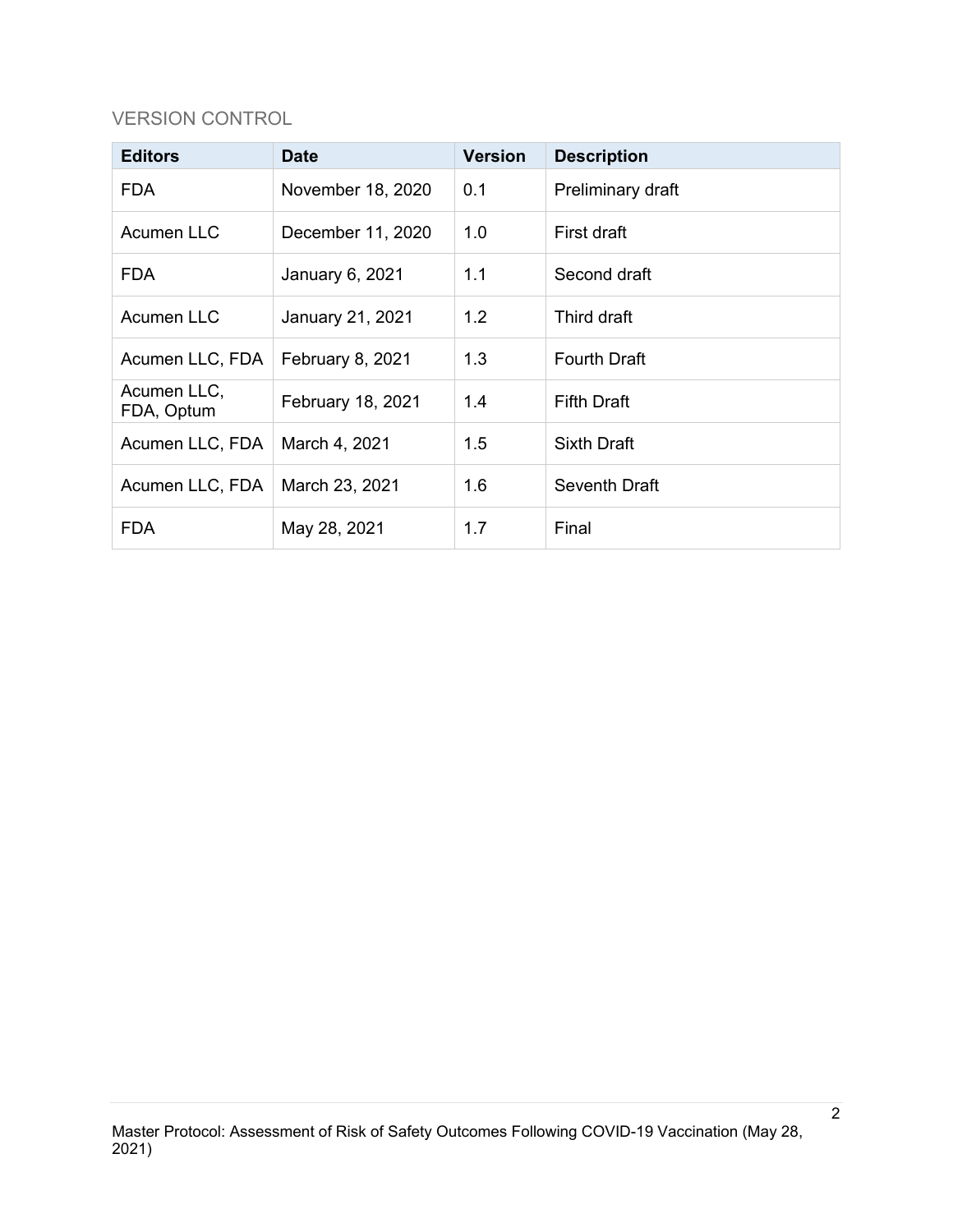# **TABLE OF CONTENTS**

| 1. |       |  |
|----|-------|--|
| 2. |       |  |
| 3. |       |  |
| 4. |       |  |
|    | 4.1   |  |
|    | 4.2   |  |
|    | 4.3   |  |
| 5. |       |  |
|    | 5.1   |  |
|    | 5.2   |  |
|    | 5.2.1 |  |
|    | 5.2.2 |  |
|    | 5.2.3 |  |
|    | 5.2.4 |  |
|    | 5.2.5 |  |
|    | 5.2.6 |  |
|    | 5.2.7 |  |
|    | 5.3   |  |
|    | 5.3.1 |  |
|    | 5.3.2 |  |
|    | 5.3.3 |  |
|    | 5.3.4 |  |
|    | 5.3.5 |  |
| 6. |       |  |
|    |       |  |
|    |       |  |
| А. |       |  |
| В. |       |  |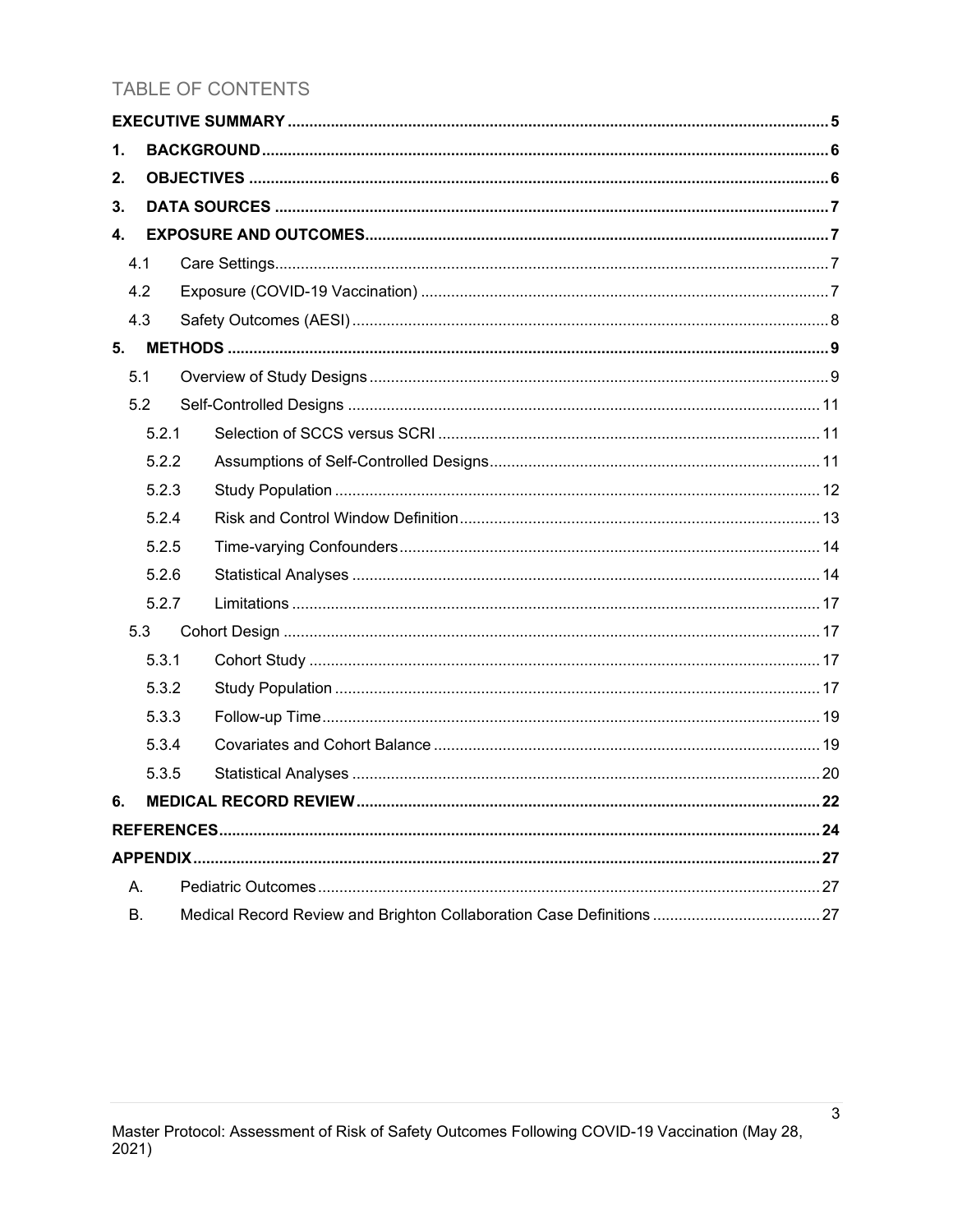# ABBREVIATIONS

| <b>Abbreviation</b> | <b>Definition</b>                                                               |
|---------------------|---------------------------------------------------------------------------------|
| <b>AESI</b>         | Adverse event(s) of special interest                                            |
| <b>ATT</b>          | Average effect of the treatment on the treated                                  |
| <b>BEST</b>         | <b>Biologics Effectiveness and Safety</b>                                       |
| <b>CDC</b>          | <b>Centers for Disease Control and Prevention</b>                               |
| <b>CMS</b>          | <b>Centers for Medicare and Medicaid Services</b>                               |
| <b>CPT</b>          | <b>Current Procedural Terminology</b>                                           |
| $\overline{DIC}$    | Disseminated Intravascular Coagulation                                          |
| <b>DVT</b>          | Deep Vein Thrombosis                                                            |
| <b>FDA</b>          | US Food and Drug Administration                                                 |
| <b>GBS</b>          | Guillain-Barré Syndrome                                                         |
| <b>HCPCS</b>        | Healthcare Common Procedure Coding System                                       |
| ICD-10-CM           | International Classification of Diseases, Tenth Revision, Clinical Modification |
| IP                  | Inpatient                                                                       |
| <b>IPTW</b>         | Inverse probability treatment weighting                                         |
| <b>ITP</b>          | Immune Thrombocytopenia                                                         |
| MIS-C               | Multisystem Inflammatory Syndrome in Children                                   |
| <b>MRR</b>          | <b>Medical Record Review</b>                                                    |
| <b>NDC</b>          | <b>National Drug Code</b>                                                       |
| OP/PB               | <b>Outpatient and Professional</b>                                              |
| OP-ED               | <b>Outpatient Emergency Department</b>                                          |
| PE                  | <b>Pulmonary Embolism</b>                                                       |
| POS                 | Place of Service                                                                |
| <b>PPV</b>          | Positive Predictive Value                                                       |
| PS                  | <b>Propensity Score</b>                                                         |
| <b>SCCS</b>         | Self-controlled case series                                                     |
| <b>SCRI</b>         | Self-controlled risk interval                                                   |
| <b>SMD</b>          | Standardized mean differences                                                   |
| <b>VAERS</b>        | Vaccine Adverse Event Reporting System                                          |
| <b>VSD</b>          | Vaccine Safety Datalink                                                         |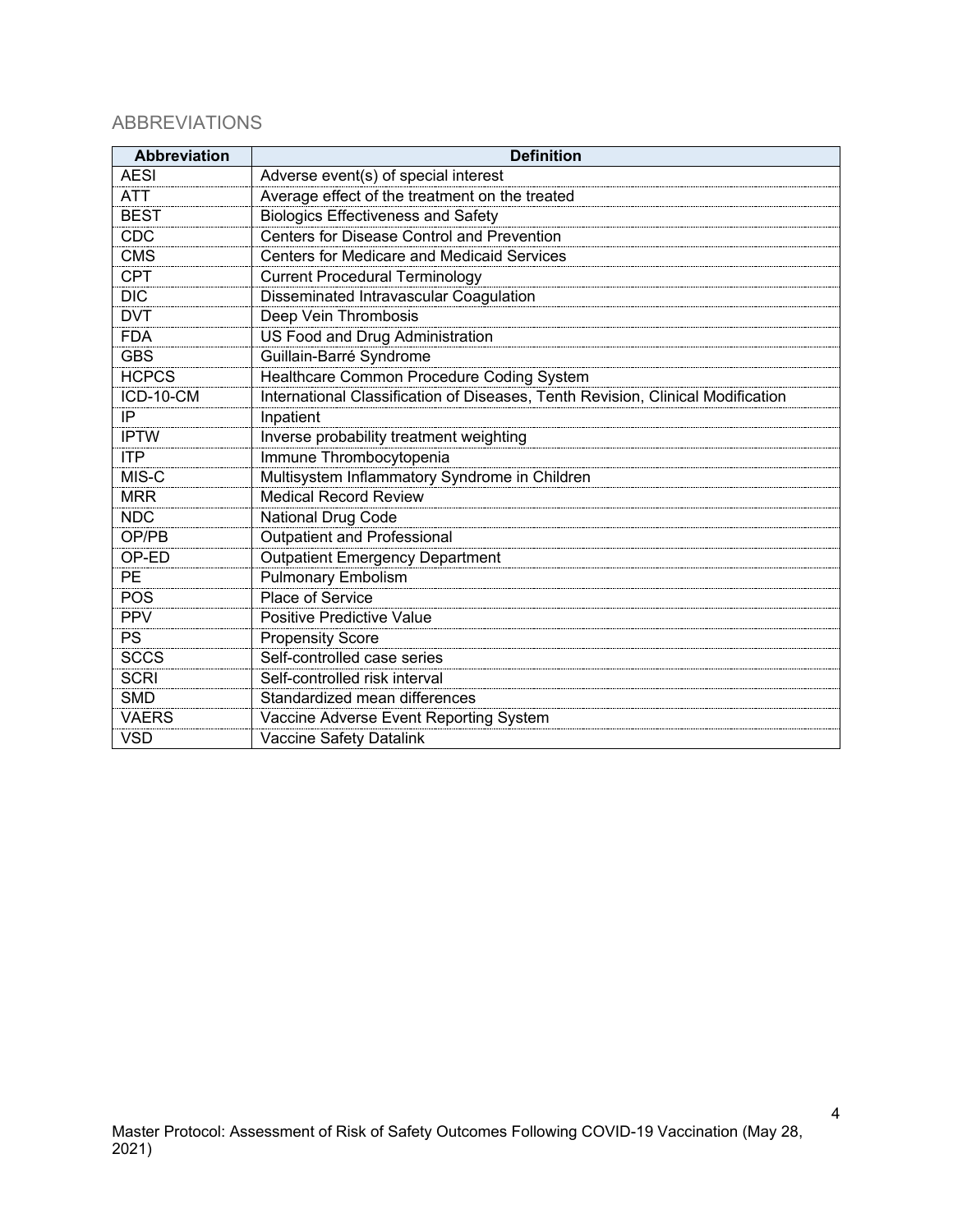# <span id="page-4-0"></span>EXECUTIVE SUMMARY

#### **Background**

The US Food and Drug Administration (FDA) aims to assess the safety of COVID-19 vaccines authorized or approved for use in the United States. There are multiple COVID-19 vaccines that are either in prelicensure clinical trials or that have been authorized by emergency use authorization. The FDA, in collaboration with other federal partners, has instituted monitoring and surveillance programs to assess the real-world safety of COVID-19 vaccines. These include passive monitoring frameworks such as the Vaccine Adverse Event Reporting System (VAERS) as well as active surveillance through the Centers for Disease Control and Prevention's (CDC) Vaccine Safety Datalink (VSD) and FDA's vaccine surveillance efforts through the Biologics Effectiveness and Safety (BEST) Initiative. Potential safety signals identified during surveillance will be evaluated using inferential studies to estimate the risk of adverse events of special interest (AESI) following vaccination.

#### **Objective**

The objective of this study is to assess the risk of AESI within specified time periods after vaccination with COVID-19 vaccines**.** This master protocol outlines an overarching approach for potential inferential studies should safety signals be identified or studies be deemed necessary by FDA. The study team will develop protocols specific to each inferential analysis using this master protocol as a guide.

#### **Data Sources**

This study will use administrative claims data. This includes, but is not limited to, those within the BEST Initiative and CMS Medicare.

#### **Exposure and Outcomes**

Exposure is defined as receipt of any COVID-19 vaccination dose, as identified within the medical plan of interest by appropriate product codes. Pre-specified potential AESI will be considered as the study outcomes.

#### **Methods**

Either a self-controlled case series (SCCS), self-controlled risk interval (SCRI), or cohort study design will be considered for the inferential analyses. The primary study design will be selected separately for each AESI based on the appropriateness of design assumptions and method of outcome evaluation. The SCCS will compare the incidence of the AESI within pre-specified periods of hypothesized excess risk following COVID-19 vaccination with incidence during all other times after COVID-19 vaccination within the same individual. The cohort study design will compare incidence of AESI between a COVID-19 vaccinated cohort with either an unvaccinated or an alternative COVID-19-vaccinated cohort. The SCRI design is a special case of SCCS that defines a fixed control window relative to vaccination date, and will be considered for certain AESI with short, well-defined risk windows if advantageous.

If the inferential study involves collaboration across several data partners, steps will be taken to ensure consistent understanding and implementation of the protocol across data sources.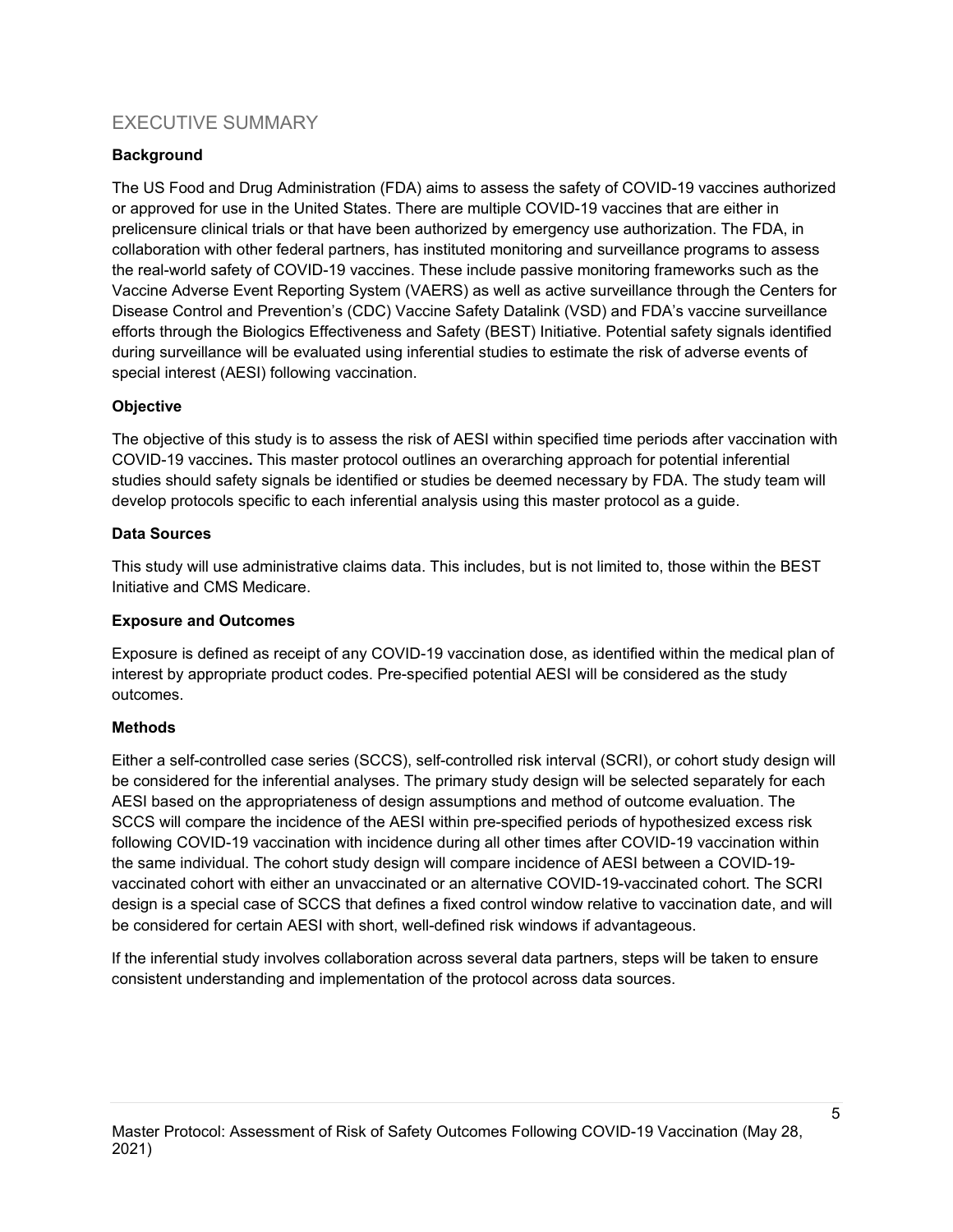# <span id="page-5-0"></span>1. BACKGROUND

Coronavirus disease 2019 (COVID-19) is a contagious respiratory illness caused by severe acute respiratory syndrome coronavirus 2 (SARS-CoV-2). While a number of COVID-19 symptoms are similar to those of influenza, COVID-19 spreads more aggressively and presents more severely in some patients. <sup>1</sup> The first COVID-19 case was reported in China in December 2019, <sup>2</sup> and the first non-travelrelated United States case was confirmed in February 2020, in a California resident.<sup>3</sup> As of March 23, 2021, a total of 123 million cases and 2.7 million deaths had been reported worldwide. <sup>4</sup> The highest number of cases and deaths has been reported from the United States (>29.8 million cases and >543,000 deaths). 5

Multiple COVID-19 vaccines are under study in pre-licensure clinical trials; some have been authorized under emergency use authorization. As with all licensed or authorized vaccines, there can be limitations in the safety data accrued from the pre-licensure or pre-authorization COVID-19 vaccine clinical studies. Clinical trials may not adequately represent special populations, such as pregnant women, and may not be large enough to capture all potential safety outcome risks, particularly for rare outcomes such as Guillain-Barré syndrome (GBS).<sup>6</sup> Post-authorization safety monitoring during the COVID-19 pandemic vaccination program aims to continuously monitor the safety of COVID-19 vaccines to rapidly detect potential safety concerns. Inferential studies evaluate signals from monitoring programs such as the FDA and CDC's Vaccine Adverse Event Reporting System (VAERS), and the FDA active surveillance systems including the BEST Initiative. Inferential studies provide the analytical framework to assess the risk of adverse events of special interest (AESI) following immunization. An AESI is an untoward medical occurrence of scientific or medical concern which follows immunization, but does not necessarily have a causal relationship with the usage of the vaccine.<sup>7</sup>

This master protocol outlines the proposed methodologies for assessing the safety of COVID-19 vaccines post-licensure or post-authorization. Section 2 of the protocol describes the main objectives for the analyses, and Section 3 summarizes the data sources that will be included. Section 4 lists exposures and outcomes of interest and describes how they will be identified. Section 5 summarizes details of the proposed self-controlled and cohort study designs, and describes the advantages and disadvantages of each. The final section, Section 6, provides an overview of the medical record review process to be used to validate observed AESI cases.

#### **ETHICAL CONSIDERATIONS**

This surveillance activity is conducted as part of the FDA public health surveillance mandate.

# <span id="page-5-1"></span>2. OBJECTIVES

The primary objective of this study is to assess the risk for AESI within pre-specified time windows after vaccination with each authorized or approved COVID-19 vaccine.

This objective will be achieved primarily through the implementation of inferential studies of self-controlled case series (SCCS) or cohort design. Inferential safety studies are planned to refine and evaluate safety signals or concerns based on sources of information such as passive reports, rapid cycle or sequential analysis, and published reports. The choice of the study design will be determined based on the outcome of interest. Self-controlled risk interval (SCRI) analyses may be selected under specific conditions. This master protocol outlines an overarching approach for inferential studies using these study designs. The study team will develop protocols specific to each inferential analysis using this master protocol as a guide.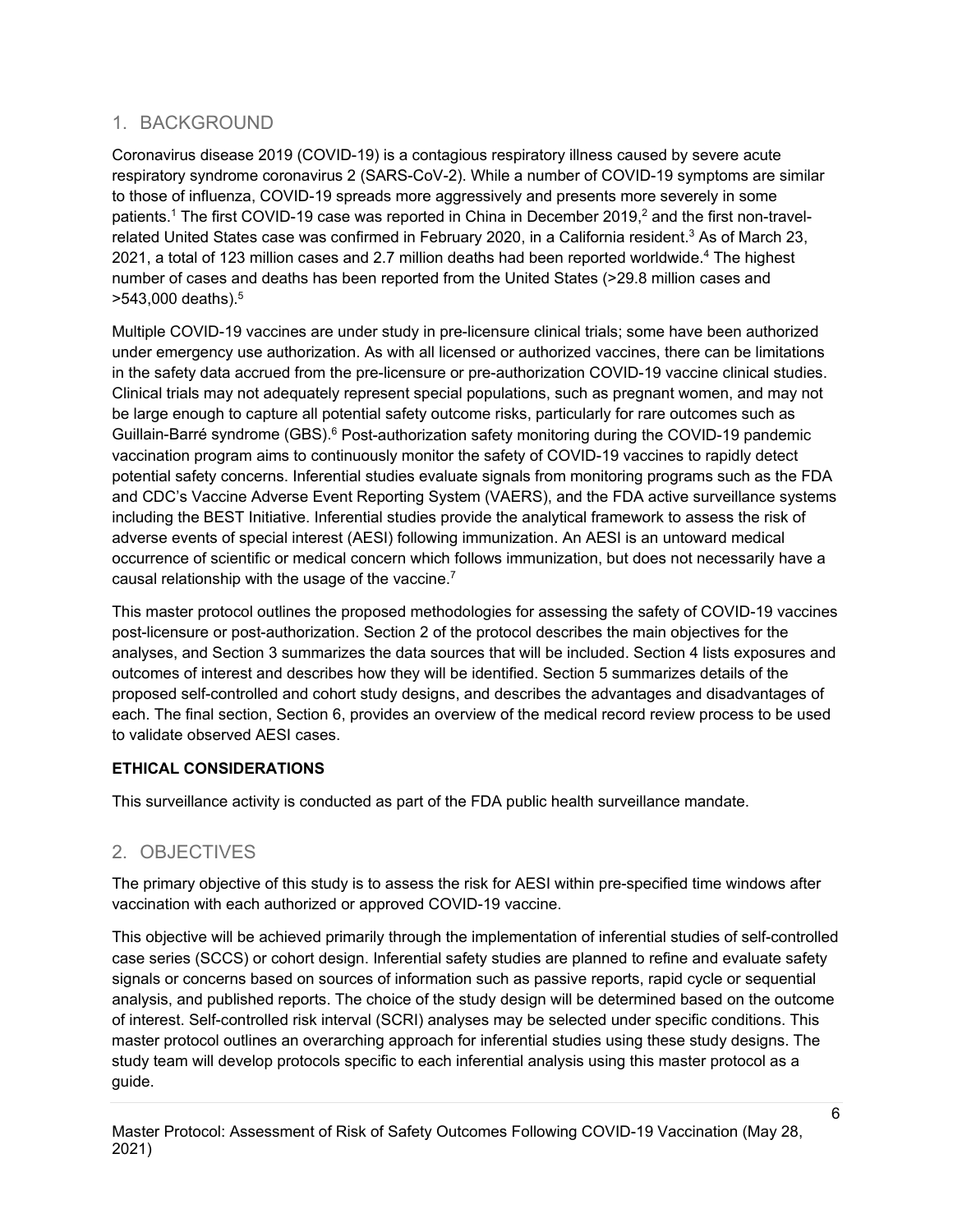# <span id="page-6-0"></span>3. DATA SOURCES

This master protocol is for administrative claims data with access to medical records for outcome adjudication. This includes, but is not limited to, those within the BEST Initiative and CMS Medicare.

# <span id="page-6-1"></span>4. EXPOSURE AND OUTCOMES

## <span id="page-6-2"></span>4.1 CARE SETTINGS

Identification of exposures and AESI will occur within specific care settings of interest. Table 1 summarizes how the inpatient (IP), outpatient emergency department (OP-ED), and outpatient or professional (OP/PB) settings used in this study are defined.

| <b>Care Setting</b>                                       | <b>Definition</b>                                                                                                                              |  |  |
|-----------------------------------------------------------|------------------------------------------------------------------------------------------------------------------------------------------------|--|--|
| Inpatient (IP)                                            | Inpatient acute facility claims (e.g., UB-04 with type of bill = $11x$ )                                                                       |  |  |
| <b>Outpatient Emergency</b><br>Department (OP-ED)         | Outpatient facility claims (e.g., UB-04) in ED                                                                                                 |  |  |
| <b>Outpatient or</b><br>Professional (OP/PB) <sup>1</sup> | Outpatient facility claims (UB-04)<br>$-OR-$<br>Professional claims (CMS-1500) that contain at least one non-lab place of service <sup>2</sup> |  |  |

#### **Table 1. Care setting definitions to be used across data partners**

 $1$  Including all sources of professional claims (e.g., urgent care etc.)

 $2$  Independent laboratory place of service code = 81

The IP setting is defined by inpatient acute facility claims. Inpatient facility claims encompass the entire episode of inpatient care, and generally have more accurate diagnosis coding compared to professional claims given that diagnosis coding is linked to payment for facility claims. Additionally, if medical record requests are initiated, facilities are more responsive to those requests.

The OP-ED setting is defined using outpatient facility claims with services provided in the Emergency Department (ED), as defined by place of service (POS) and revenue codes. The OP-ED setting is a subset of the OP/PB setting.

The OP/PB setting, which includes both ED and non-ED services, is defined by all outpatient facility claims and all professional claims with non-laboratory places of service. This setting captures the broad spectrum of outpatient care regardless of care setting and provider type. Claims with laboratory places of service will be excluded since they often include 'rule-out diagnoses' that may not represent true current or underlying conditions..

# <span id="page-6-3"></span>4.2 EXPOSURE (COVID-19 VACCINATION)

Exposure is defined as receipt of any COVID-19 vaccination dose, as identified within the medical plan of interest by appropriate product codes such as Current Procedural Terminology (CPT®)/Healthcare Common Procedure Coding System (HCPCS) codes or National Drug Codes (NDCs) in any care setting. The list of valid codes will be reviewed periodically and updated if new codes are added. Patients with a claim containing a relevant code or codes will be classified as vaccinated.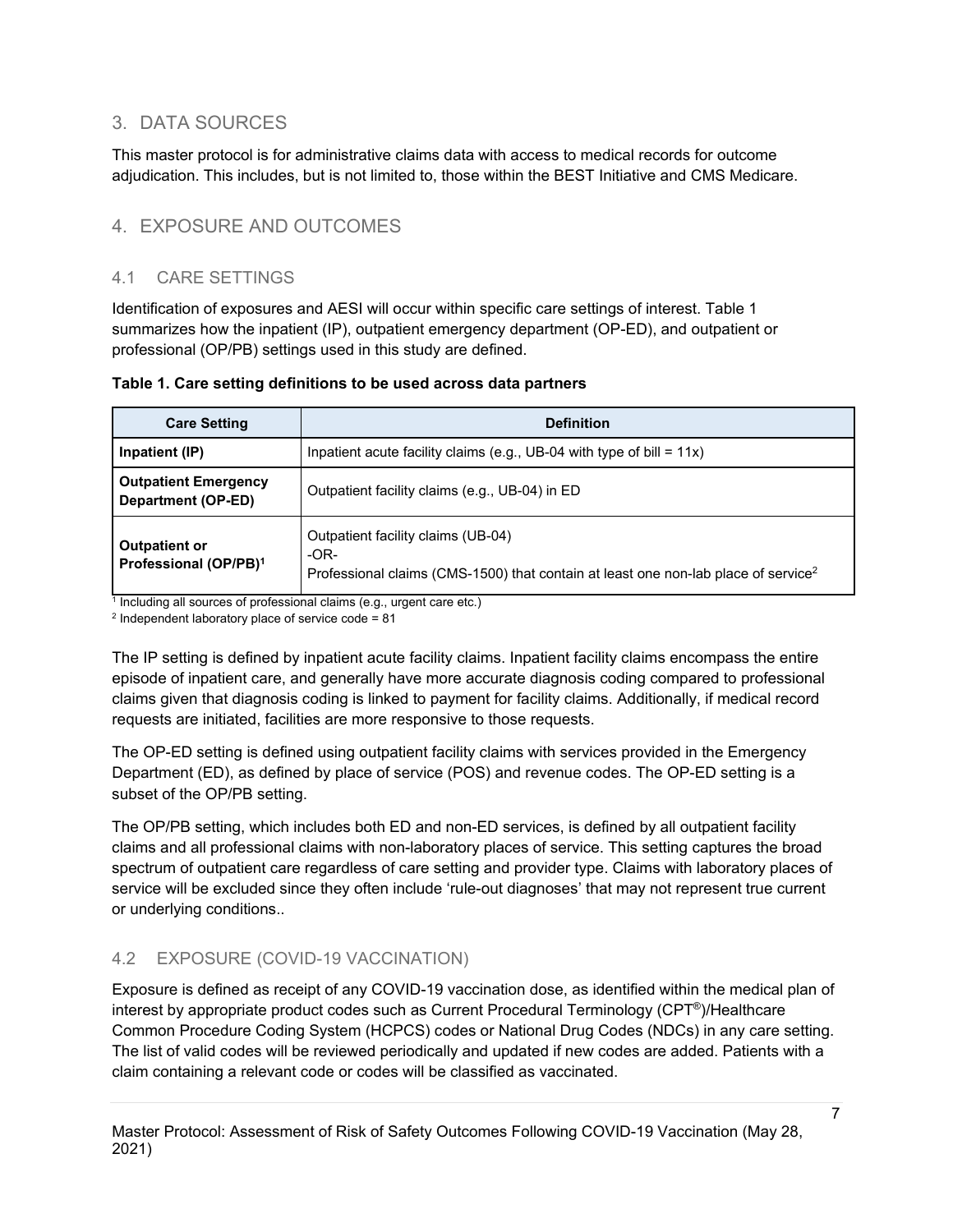If an individual has more than one vaccination code for the same brand and dose occurring on the same day, the codes will be de-duplicated so that the individual contributes only one exposure for that brand's dose to the study. If an individual has codes representing multiple doses (e.g., 1<sup>st</sup> dose and  $2^{nd}$  dose) of the same brand on the same day, only the code representing the earliest administration will be kept (e.g., first dose). If no administration code is observed for an individual, and thus dose order is unknown, then dose number assignment will be based on the presence of prior doses of the same brand. If multiple brands are observed on the same day, that person will be excluded from the study. We will investigate dose spacing patterns for two-dose COVID-19 vaccines in the data, and may institute a standard minimum time gap between doses. In this situation, if sequential doses for the same brand are observed in close proximity (e.g., within a few days of each other), then we may exclude the subsequent dose. We will conduct additional vaccination pattern investigations to determine how to group or deduplicate observed vaccination doses for a single dose vaccine (e.g., Johnson & Johnson's Janssen COVID-19 Vaccine).

# <span id="page-7-0"></span>4.3 SAFETY OUTCOMES (AESI)

To exclude prevalent cases of the safety outcome of interest, the subjects in the study population must not have had the safety outcome in the prespecified time period prior to COVID-19 vaccination (i.e., "clean window"). Incident outcomes will be defined as AESI occurring during outcome-specific, postvaccination risk windows, with a clean window being applied pre-vaccination. Considerations in the selection of these potential AESI include serious events that have followed other immunizations, events that are potentially related to novel platforms or adjuvants, events that are related to COVID-19 severity that may potentially relate to vaccine failure/immunogenicity (i.e., enhanced disease), or events that are potentially specific to particular populations of interest. Table 2 describes the settings in which each outcome will be evaluated, as well as the clean and risk windows for each AESI. If safety signals of unanticipated potential AESI are identified during the course of surveillance, they will be added to the list and included in the analyses. Pediatric outcomes are defined in Appendix A in the event COVID-19 vaccines become available for the pediatric subpopulation. The diagnosis of AESI will be identified with International Classification of Diseases, Tenth Revision, Clinical Modification (ICD-10-CM) codes and the code list is provided as a supplemental document.

Note that the clean windows may be subject to change following further assessment of accumulated data and specific study questions. The post-vaccination risk windows to be used will vary by outcome based on existing literature and clinical input. Day 0 in the risk windows corresponds to the day of vaccination.

| <b>AESI</b>                      | <b>Care Setting</b>          | <b>Clean Window</b> | <b>Risk Window</b>                        |
|----------------------------------|------------------------------|---------------------|-------------------------------------------|
| Guillain-Barré Syndrome<br>(GBS) | IP- primary<br>position only | 365 days*           | 1-42 days $8,9$                           |
| Bell's Palsy                     | IP. OP. PB                   | $183$ days $*$      | 1-42 days $10$                            |
| Anaphylaxis                      | IP, OP-ED                    | 30 days*            | 0-1 days $11,12$                          |
| Encephalomyelitis/Encephalitis   | IP                           | $183$ days $*$      | 1-42 days $13$                            |
| Narcolepsy                       | IP, OP, PB                   | $365$ days*         | 1-42 days <sup><math>† 14-16</math></sup> |
| Appendicitis                     | IP, OP-ED                    | $365$ days $*$      | 1-42 days 17,18                           |
| Non-hemorrhagic Stroke           | IP                           | 365 days*           | 1-28 days 19,20                           |

#### **Table 2. Potential AESI, settings, clean windows, and risk windows**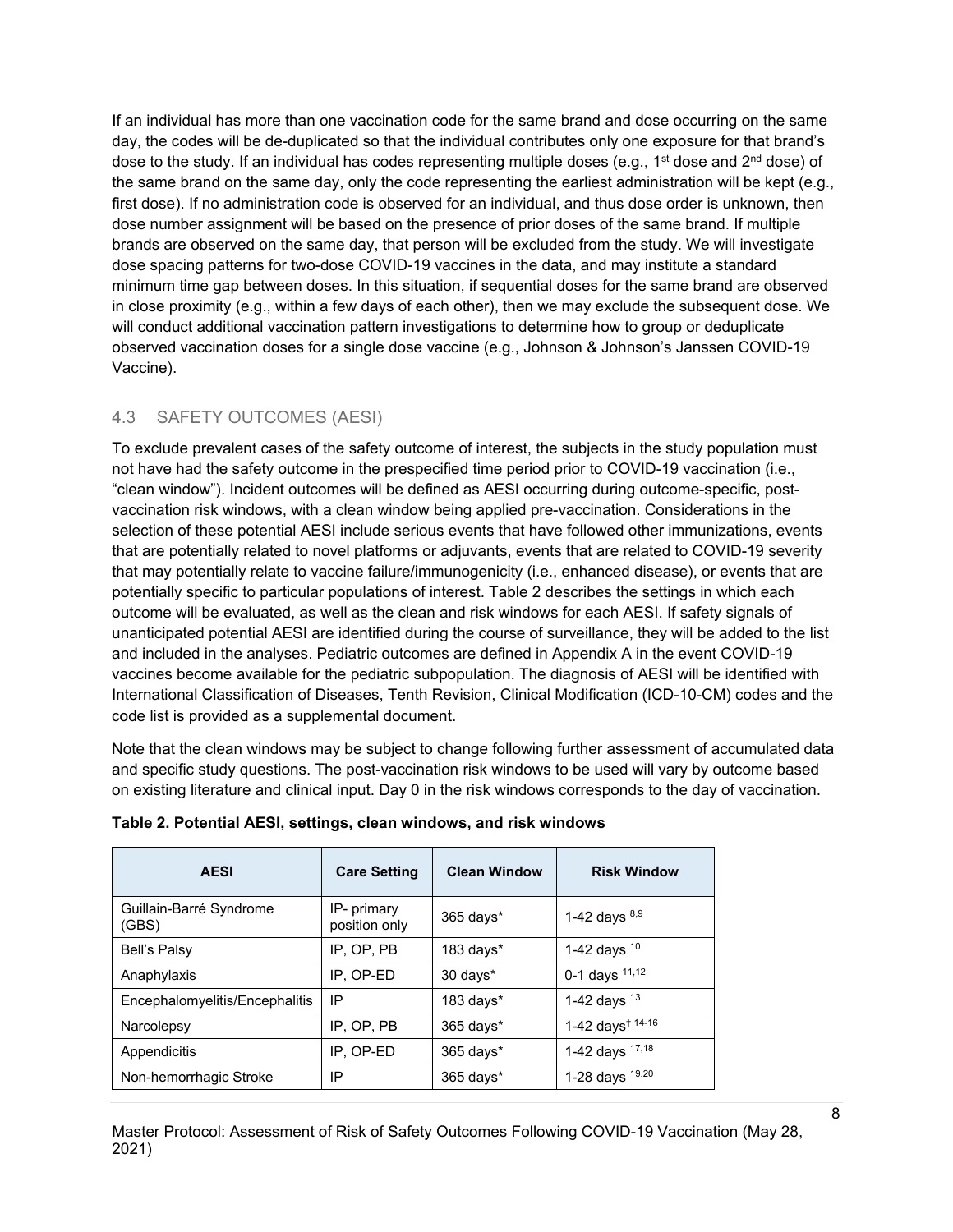| <b>AESI</b>                                     | <b>Care Setting</b> | <b>Clean Window</b> | <b>Risk Window</b>      |
|-------------------------------------------------|---------------------|---------------------|-------------------------|
| Hemorrhagic Stroke                              | IP                  | 365 days*           | 1-28 days 19,20         |
| Acute Myocardial Infarction                     | IP                  | 365 days*           | 1-28 days 19,20         |
| Myocarditis/Pericarditis                        | IP, OP, PB          | 365 days*           | 1-42 days <sup>21</sup> |
| Deep Vein Thrombosis (DVT)                      | IP, OP, PB          | $365$ days*         | 1-28 days 22-24         |
| Pulmonary Embolism# (PE)                        | IP, OP, PB          | 365 days*           | 1-28 days 22-24         |
| Disseminated Intravascular<br>Coagulation (DIC) | IP. OP-ED           | $365$ days*         | 1-28 days $^{25}$       |
| Immune Thrombocytopenia<br>(ITP)                | IP, OP, PB          | 365 days*           | 1-42 days 26,27         |
| <b>Transverse Myelitis</b>                      | IP, OP-ED           | 365 days*           | 1-42 days $^{28}$       |
| Multisystem Inflammatory<br>Syndrome            | IP, OP-ED           | 365 days*           | 1-42 days $^{29}$       |

*Definitions: Clean window is an interval used to define incident outcomes where an individual enters the study only if the AESI of interest did not occur during that pre-vaccination interval. Risk window is defined as an interval postvaccination during which occurrence of the AESI of interest may be associated with the vaccine exposure. Day 0 of the risk window corresponds to the day of vaccination.*

*\* References for these windows could not be located in the literature and are instead based on input from clinicians*

*† Literature typically uses a longer window, but we propose a shorter risk window for the purposes of rapid signal detection, assuming that risk should either be constant or more concentrated in a shorter window nearer to vaccination.*

*# If an individual has both DVT and PE (i.e., the DVT progressed to PE), the case will be de-duplicated in analyses stage and assigned only PE. The PE onset date is determined by the date the PE code is reported in the database.* 

#### <span id="page-8-0"></span>5. METHODS

#### <span id="page-8-1"></span>5.1 OVERVIEW OF STUDY DESIGNS

The three study designs described in this protocol, including the SCCS, SCRI, and cohort designs, will be considered. This section will provide a brief description of each method and its relative advantages and disadvantages. Table 3 below provides an overview of key features of each design.

|  | Table 3. Overview of key features of SCCS, SCRI and cohort designs |  |  |  |  |  |
|--|--------------------------------------------------------------------|--|--|--|--|--|
|--|--------------------------------------------------------------------|--|--|--|--|--|

| <b>Feature</b>                                                                               | <b>Self-Controlled</b><br><b>Case Series</b><br>(SCCS) | <b>Self-Controlled</b><br><b>Risk Interval</b><br>(SCRI) | <b>Cohort</b> |
|----------------------------------------------------------------------------------------------|--------------------------------------------------------|----------------------------------------------------------|---------------|
| Implicit Control for Time-Invariant<br>Confounding                                           | Yes                                                    | Yes                                                      | $No*$         |
| Implicit Control for Time-Variant<br>Confounding $†$                                         | <b>No</b>                                              | No                                                       | No            |
| Requires Defining a Population that<br>Did Not Receive a COVID-19 Vaccine                    | In some cases                                          | No                                                       | In some cases |
| Requires the Outcome to be<br>Recurrent and Independent or Non-<br><b>Recurrent and Rare</b> | Yes                                                    | Yes                                                      | No            |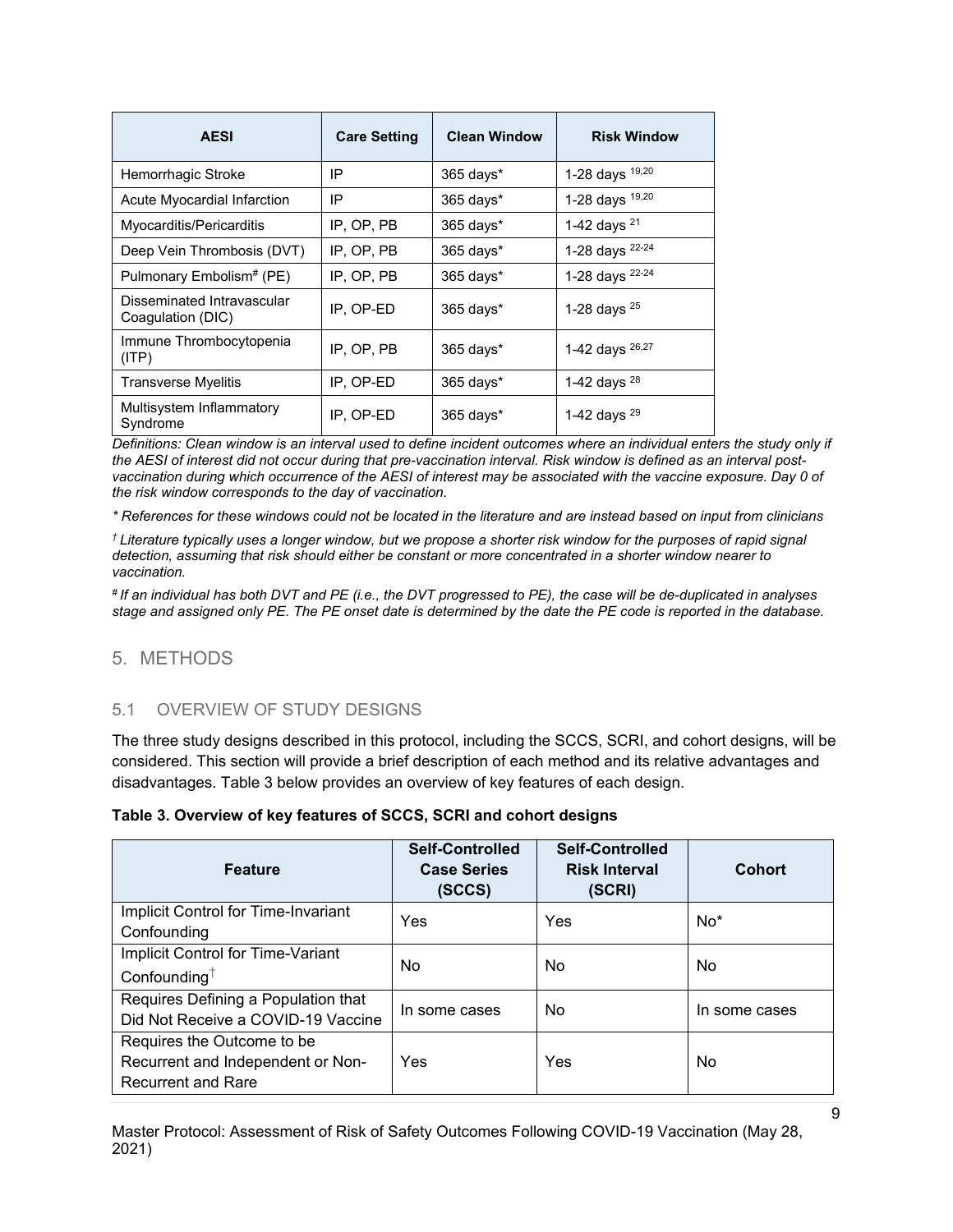| <b>Feature</b>                 | <b>Self-Controlled</b><br><b>Case Series</b><br>(SCCS) | <b>Self-Controlled</b><br><b>Risk Interval</b><br>(SCRI) | <b>Cohort</b> |
|--------------------------------|--------------------------------------------------------|----------------------------------------------------------|---------------|
| Can Handle Multi-dose Exposure | Yes                                                    | In some cases                                            | Yes           |

\*Control for measured time-invariant confounding can be accomplished explicitly (e.g., through including covariates in the statistical model).

 $^\dagger$  Control for measured time-variant confounding for all three study designs, can be accomplished explicitly (e.g., through addition of covariates to the models).

In SCCS, only cases (i.e., individuals with an AESI) are sampled, with estimation of risk occurring during pre-defined risk intervals within cases rather than between cases. Created to assess the risk of acute events in clearly defined risk windows, this design implicitly controls for both measured and unmeasured time-invariant confounding by using individual observations as their own control. AESI-specific risk windows are defined post-vaccination. The observation period is usually independent of the vaccination date, with all time outside of the risk window counting as control time, but modifications will be made to the standard method to account for study-specific constraints. First, to address the concern of the occurrence of an AESI potentially affecting subsequent vaccine exposure, we will limit the window of control time to postvaccination only. Second, while the SCCS design traditionally includes both vaccinated and unvaccinated cases, to address the concern of exposure misclassification, we will restrict to cases with an exposure (i.e., COVID-19 vaccination).

The SCRI design is a special case of SCCS. In the SCRI approach, a person's risk of experiencing the outcome after exposure (i.e., during the risk window) is compared to the same person's risk of experiencing the outcome during a later, discretely defined period of time (control window). Unlike the standard SCCS design, the SCRI method requires defining a specific time interval within the observation period as the control window. Compared to SCCS, SCRI may be less affected by time-varying confounding due to the shorter control window; however, the shorter control window included in the analysis may reduce statistical power. Both the SCCS and the SCRI analyses are reliant on several assumptions, including an assumption that outcomes are recurrent and independent, or non-recurrent and rare, which may not be met for all AESI. These assumptions are described in more detail in section 5.2.2.

The cohort design compares incidence of AESI between a COVID-19 vaccine recipient cohort and a comparator cohort. The selection of the comparator group is dependent on the underlying question of interest. For example, an unvaccinated comparator cohort would generate estimates of the relative risk of AESI occurrence in vaccinated versus unvaccinated populations, whereas comparator groups receiving an alternative COVID-19 vaccine brand would generate estimates of relative risk between different COVID-19 vaccine brands. The cohort design is not limited by the assumptions required for the SCCS and SCRI designs, and can typically be completed more rapidly due to not requiring a post-vaccination control window. However, the cohort design does not provide implicit control for time-invariant confounding, which is particularly a concern when unknown or unmeasurable confounders exist. Additionally, in order to generate estimates of the relative risk between vaccinated and unvaccinated populations, the cohort design requires the definition of an unvaccinated cohort. It may be particularly challenging to properly identify a concurrent unvaccinated control cohort for the COVID-19 vaccine, given that vaccinations may be administered outside of typical reimbursement channels during the mass vaccination campaign currently underway and may not be comprehensively captured in claims data.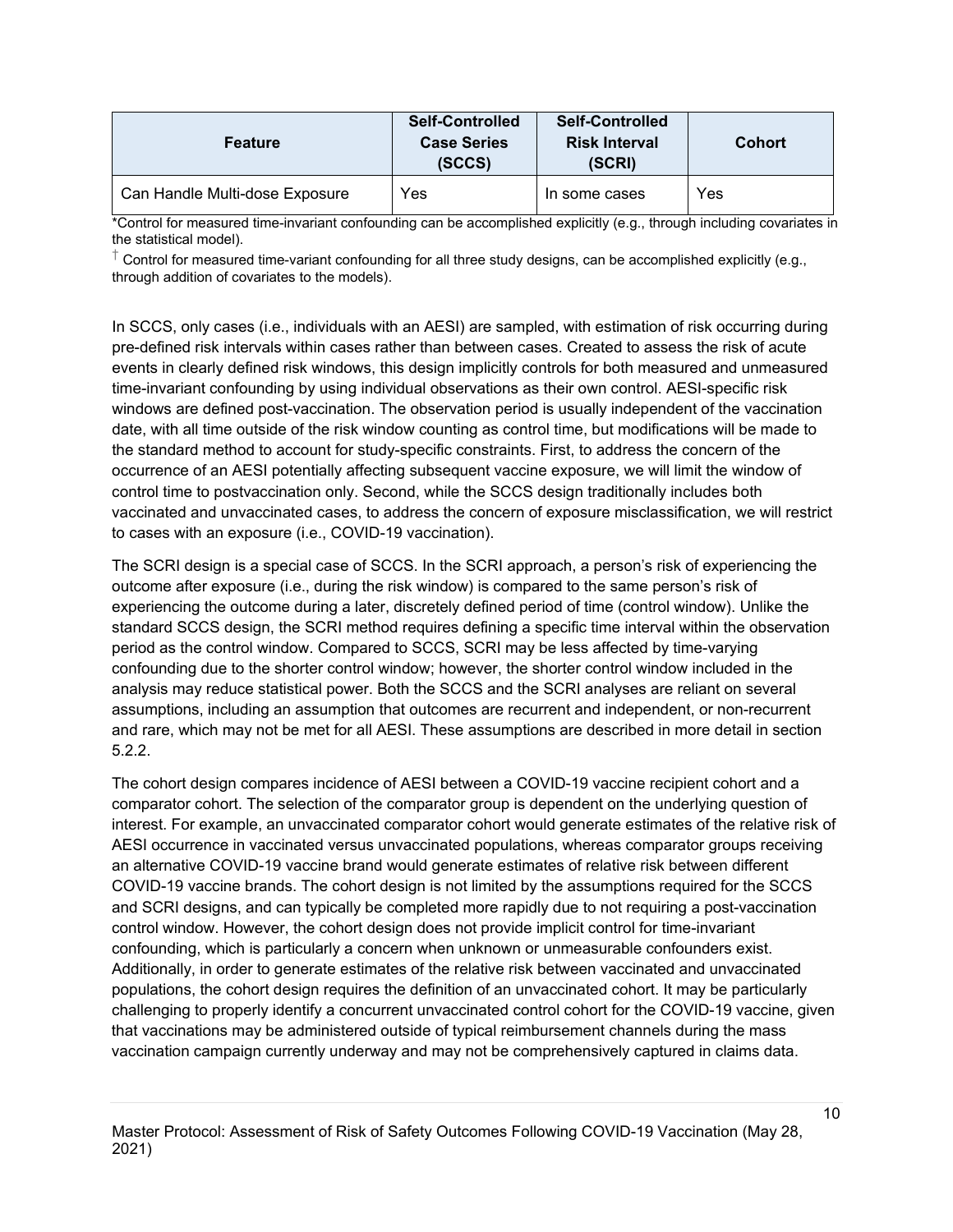# <span id="page-10-0"></span>5.2 SELF-CONTROLLED DESIGNS

Self-controlled study design will be used to estimate the relative risk of the AESI by comparing the incidence of the AESI in the pre-defined risk window following COVID-19 vaccination with the incidence in a control window after COVID-19 vaccination. The SCCS design will be considered as the primary selfcontrolled study design for select outcomes.

#### <span id="page-10-1"></span>5.2.1 Selection of SCCS versus SCRI

The standard SCCS design is more adaptable and is thus preferred when risk or control windows may be less well-defined, when there is a need to increase statistical power, or when time-varying confounding is a lesser concern. The SCCS design can also be more easily used to assess multiple occurrences of independent events within an individual.<sup>30</sup> The SCRI design is preferred when it is feasible to have strictly defined risk and control windows for outcomes of interest, or when time varying confounding is a concern. Given that the first two authorized COVID-19 vaccines in the US require two doses administered in close proximity, which may necessitate a flexible control window definition, and given that several of the outcomes are rare and would benefit from increased statistical power, SCCS will be the preferred selfcontrolled method, compared to SCRI.

While in the standard SCCS design the study population includes all cases within the study period, with or without an exposure, our study will restrict to individuals with the AESI of interest (i.e., cases) and a COVID-19 vaccination exposure.<sup>31</sup> We will use a post-vaccination time period to define control windows.

#### <span id="page-10-2"></span>5.2.2 Assumptions of Self-Controlled Designs

As originally developed, the SCCS design, and by extension SCRI, rests on several key assumptions. They are listed below along with any relevant accommodations we will make in our study where they may not be met.

#### *(i) Events must be independently recurrent, or non-recurrent and rare*

The original SCCS model was developed to assess the risk of independent recurrent events.<sup>32</sup> However, this requirement can be safely omitted if events meet the rare events assumption; that is, if events are non-recurrent and have a cumulative incidence <0.1 per individual over the total observation period. 33,34

#### *(ii) Occurrence of an event should not affect subsequent exposures or mortality*

The standard implementation of SCCS requires that the exposure must be exogenous. Given concerns that some AESI may reduce the chance of subsequent exposure, we will not be including any control time from before the first dose. This will ensure that any cases recorded within our study will have occurred subsequent to initial exposure. To accommodate this concern for the second dose, we can again rely on the rare event assumption described above in assumption (i). In other words, given a rare event, the amount of observation time post-event as well as the number of exposures that may be affected by the event following dose 1 will be small relative to the total amount of included observation time and included number of exposures. The SCCS design may be applied to unique, non-recurrent outcomes only when the event is rare.<sup>33,35</sup>

*(iii) Events cannot happen at exact same time or age.*

Available evidence for the possible concerns for this assumption will be provided. Where no information is available, that will be stated.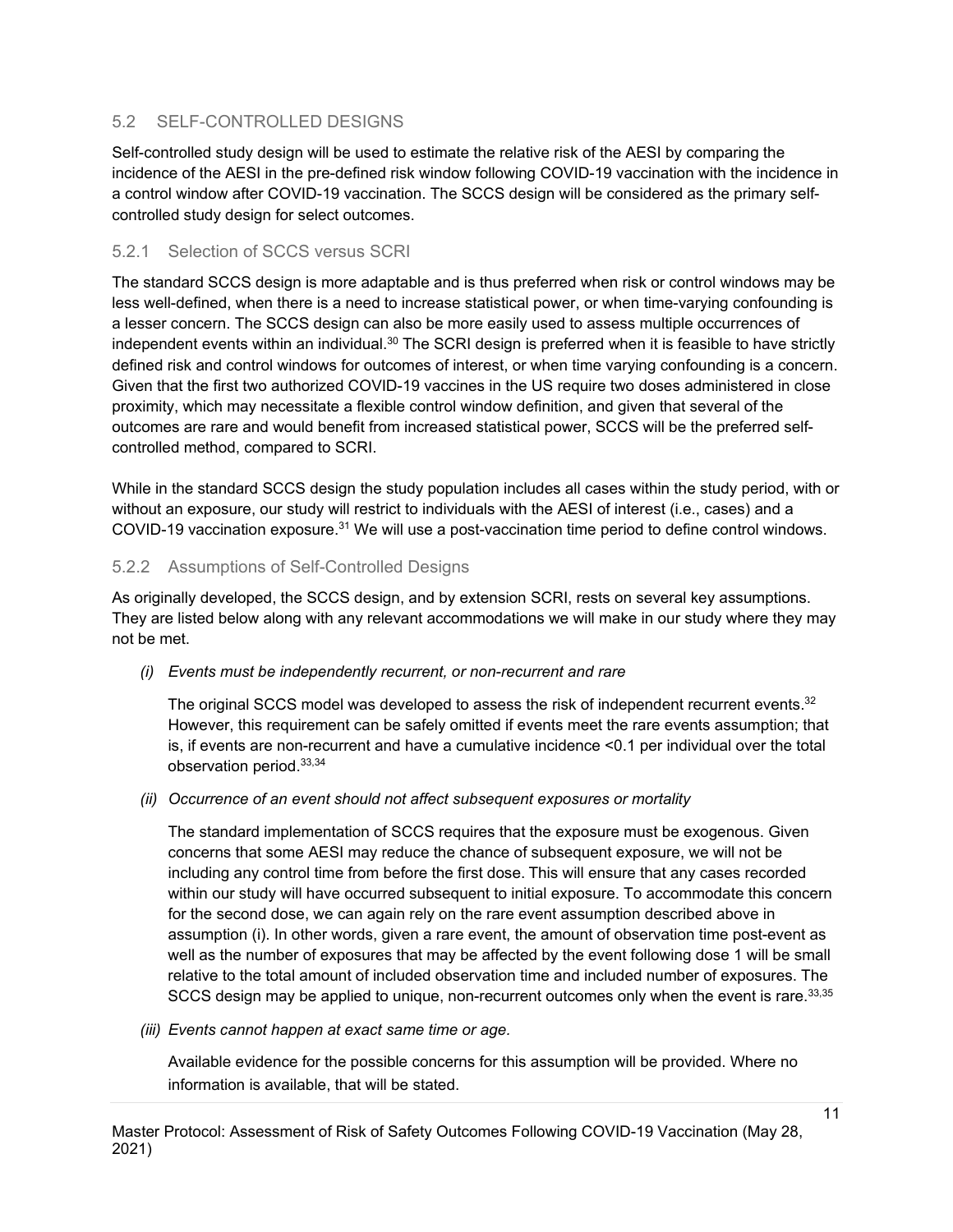#### *(iv) Event rates are constant within intervals*

Available evidence of constant risk and the possible impact to the results will be provided. Where no information is available, that will be stated.

#### *(v) Exposure is transient or intermittent*

Available evidence and the possible impact on the results will be provided. Where no information is available, that will be stated.

#### <span id="page-11-0"></span>5.2.3 Study Population

For all analyses, the study population will be split into two age groups: the adult population (ages 18-64 years) and the elderly population (≥ 65 years of age). A third group, the pediatric population (<18 years of age), may also be considered if vaccines are authorized or approved for use among children (Pfizer-BioNTech vaccine is currently authorized for use in ages 12 and older). Subpopulations defined by specific age strata may be considered for a specific AESI.

The observation period for each individual is defined from the date of their first COVID-19 vaccine dose through 183 days following that first dose. The exposure risk window is defined as the time during which excess risk is hypothesized following each COVID-19 vaccine dose for each AESI based on biological plausibility and clinical input (see Table 2). The control windows are defined as time during the observation period that does not fall within the exposure risk window(s). The end of the study period is defined by the date through which complete data (defined as data that are at least 95% complete) are available for each data source at the time of study initiation.

For the primary self-controlled analysis (i.e., SCCS), the study population will consist of COVID-19 vaccinated individuals with an incident AESI. AESI will be defined as an incident event for a subject if there are no claims for the same AESI in the preceding clean window. Clean windows are AESI-specific and are listed in Table 3. The study population will consist of individuals

- (i) With enrollment in a medical plan during the observation period, as well as during the clean window prior to the start of the observation period.
	- Continuous enrollment will be required from the start of an AESI's clean window relative to the first vaccine dose through day 183 post-vaccination, the end of the study period, disenrollment, or death whichever comes first.

We will exclude individuals

- (i) Who do not have both risk and control window time. If an individual disenrolls, dies, or reaches the end of the study period during the risk window prior to accumulating any control window time, they will be excluded;
- (ii) Who have COVID-19 vaccination patterns that do not conform to expectations for the analysis of interest. For the self-controlled primary analysis, this includes individuals who receive multiple brands or who receive more than the recommended number of vaccine administrations. For a potential brand-specific analysis, individuals who have received at least one dose of the brand of interest and have the required follow-up time will be considered. More inclusion/exclusion criteria will be considered on an analysis-specific basis once more data on vaccination patterns are available;
- (iii) With a diagnosis of the safety outcome of interest during the AESI-specific clean window (Table 2); or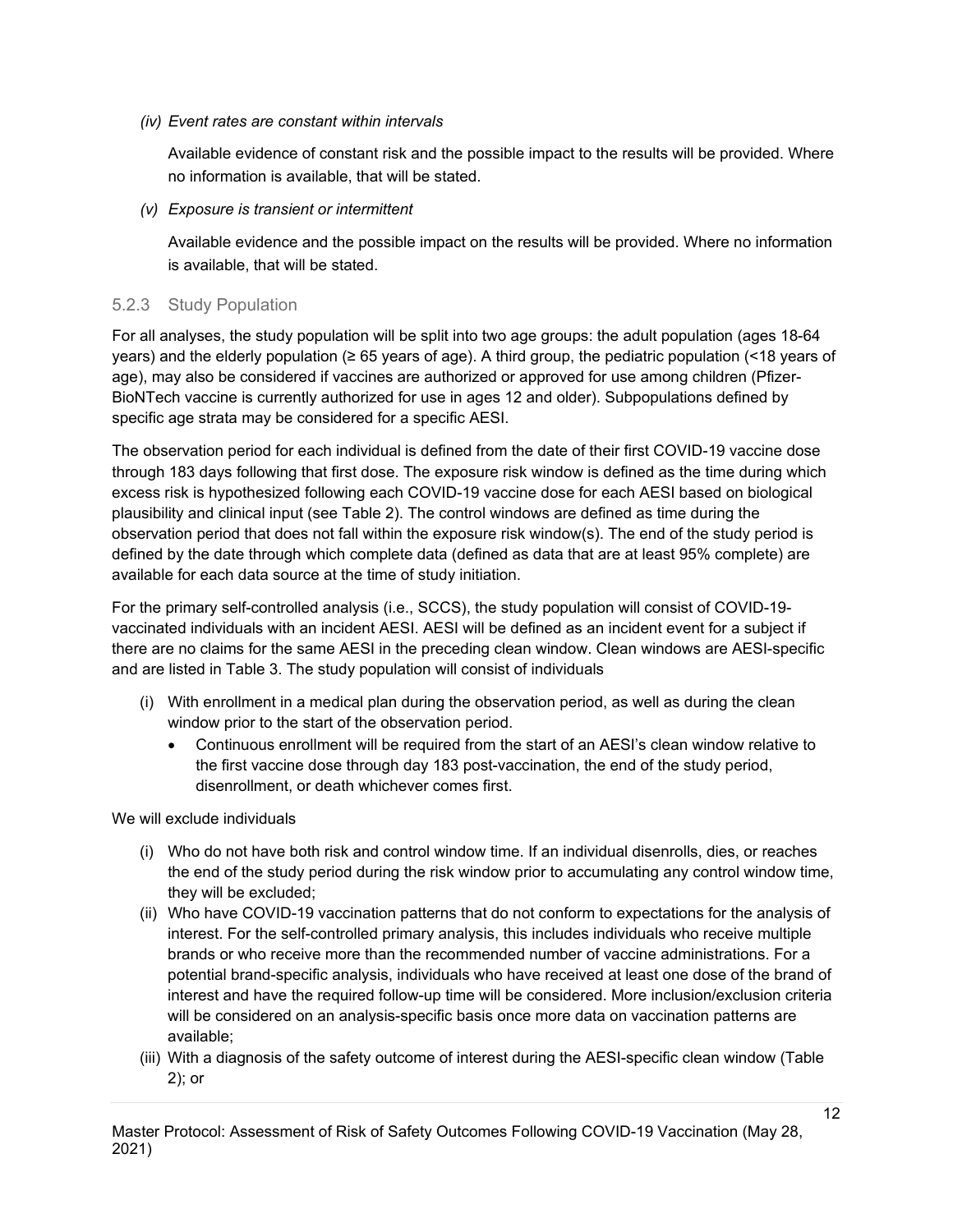(iv) Who received different COVID-19 vaccine brands for the first and second dose. a

#### <span id="page-12-0"></span>5.2.4 Risk and Control Window Definition

The selected risk windows (listed in Table 2) are AESI-specific and were determined based on review of literature and consultation with subject matter experts. Post-first dose risk windows will run until the end of the pre-specified risk window, or until the subject receives their second dose. Post-second dose risk windows will run until the end of the pre-specified risk window. The control windows will include all nonrisk window time after either the first or second dose, up until day 183 post-vaccination, the end of study period, disenrollment, or death; while likely uncommon, this includes any time between the end of the first dose risk window and the receipt of a second dose. Figure 1 displays a selection of example cases that may be encountered using this design.

In order to ensure that both risk and control window time is included for each subject, the SCCS design includes all follow up time during the observation period (i.e., no censoring on the first AESI onset day even though the person may not be "at risk" in the following time depending on the pre-specified clean window).<sup>34</sup>



#### **Figure 1. Example cases for SCCS design (Primary Analysis)**

<sup>a</sup> This exclusion criteria will be reconsidered if a large proportion of patients receive multiple brands.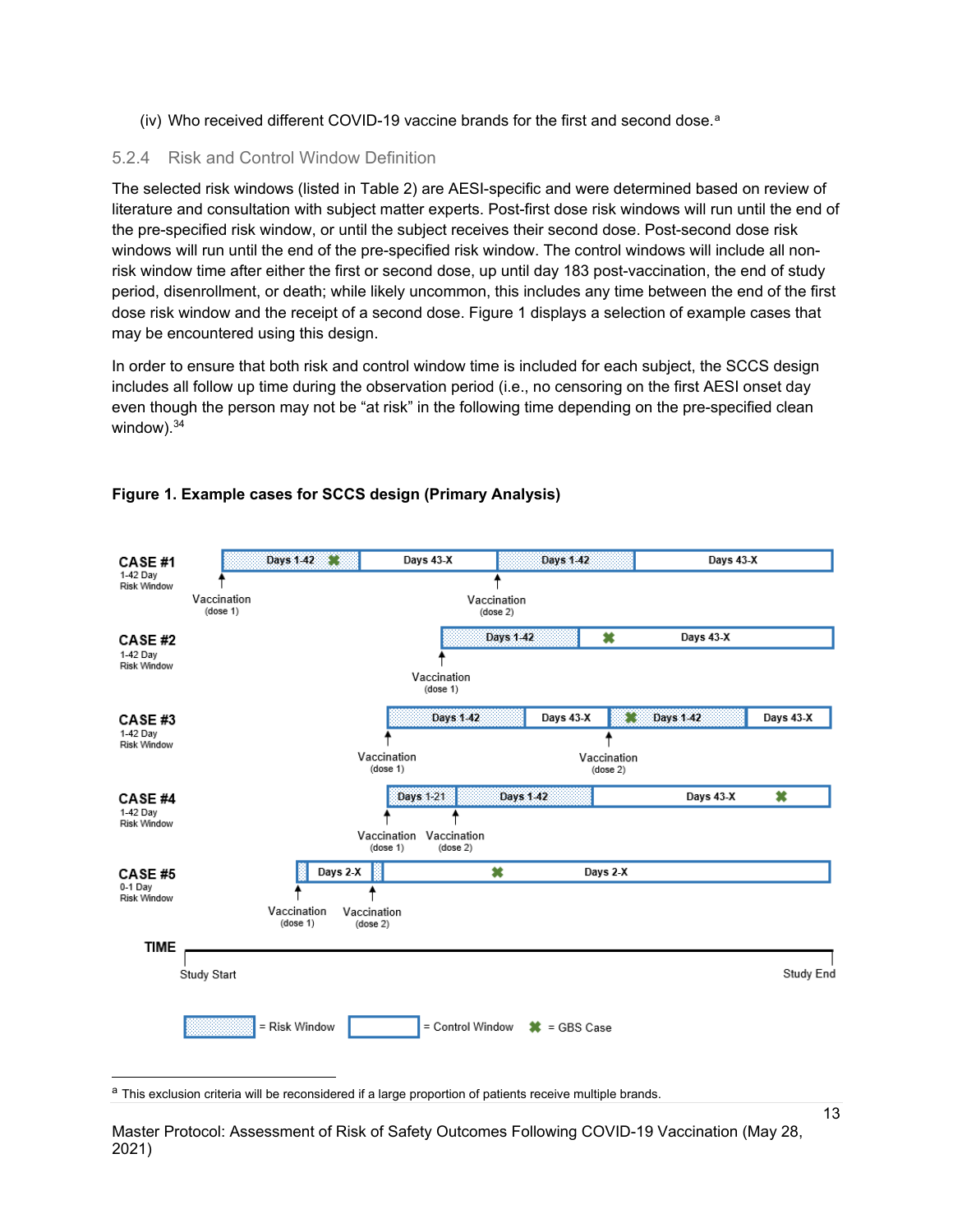#### <span id="page-13-0"></span>5.2.5 Time-varying Confounders

While self-controlled designs implicitly control for time-invariant confounding, they are still susceptible to time-varying confounding. A number of the AESI may be affected by factors that change during the course of the study period. Some AESI (e.g., GBS and Bell's palsy) exhibit seasonal trends. COVID-19 can cause cardiovascular disorders, $36$  and the risk of COVID-19 exposure varies throughout the study period and could affect risk of related AESI. Treatment decisions, such as steroid use, can vary throughout the study period and affect outcome risk. In the case of certain chronic diseases, such as thrombocythemia, the severity of the disease may change (e.g., platelet counts may normalize), which can also affect the risk of an AESI. Outcome-specific time-varying confounding will be considered based on their impact on the risk of developing individual AESI.

#### <span id="page-13-1"></span>5.2.6 Statistical Analyses

In SCCS, subjects will serve as their own control. Person-time will be split into successive time intervals determined by changes in exposure status and by the end of observation. Only risk and control window information for vaccinated individuals with an AESI case will be included in the analysis. The entire observation period will be included for these individuals regardless of when the AESI diagnosis occurs, assuming cases are non-recurrent and rare, or independently recurrent. The analysis will be conducted by vaccine brand, where available.

#### *5.2.6.1 Descriptive Statistics*

Descriptive statistics for AESI within strata of each of the following population categories will be reported:

- (i) Demographics (e.g., age, sex, race/ethnicity [where available], region);
- (ii) Where relevant, the number of cases with concomitant influenza vaccination or influenza vaccine administration in the risk or control windows for each dose; and
- (iii) The number of cases that are affected by inclusion and exclusion criteria to be used to construct the study population

# *5.2.6.2 Primary Analysis*

For the primary self-controlled analysis, the risk of the select AESI will be evaluated following any dose, without distinguishing between dose numbers. This analysis will compare the AESI rates in the risk and control windows using a conditional Poisson regression model. The model assumes constant risk throughout each risk window, regardless of how close together the two doses may be given (i.e., no additive risk from overlapping risk windows). Under this assumption, the following model will be fitted:

$$
log(E(Y|X)) = \beta_1(risk\_window) + log(t) + strata(patient_id)
$$
  
\n
$$
Y = AESI
$$
  
\n
$$
risk\_window = binary term indicating AESI occurrence in risk window
$$
  
\n
$$
t = interval
$$
  
\n
$$
patient_id = term identitying the patient
$$

Under this model, the null and alternative hypotheses can be written as:

$$
H_0: e^{\beta_1} = 1 \qquad H_a: e^{\beta_1} \neq 1
$$

where  $e^{\beta}$  will be interpreted as the rate ratio for AESI in the risk window compared to the control window. Thus, statistical significance of the coefficient on the risk window variable at a pre-specified level will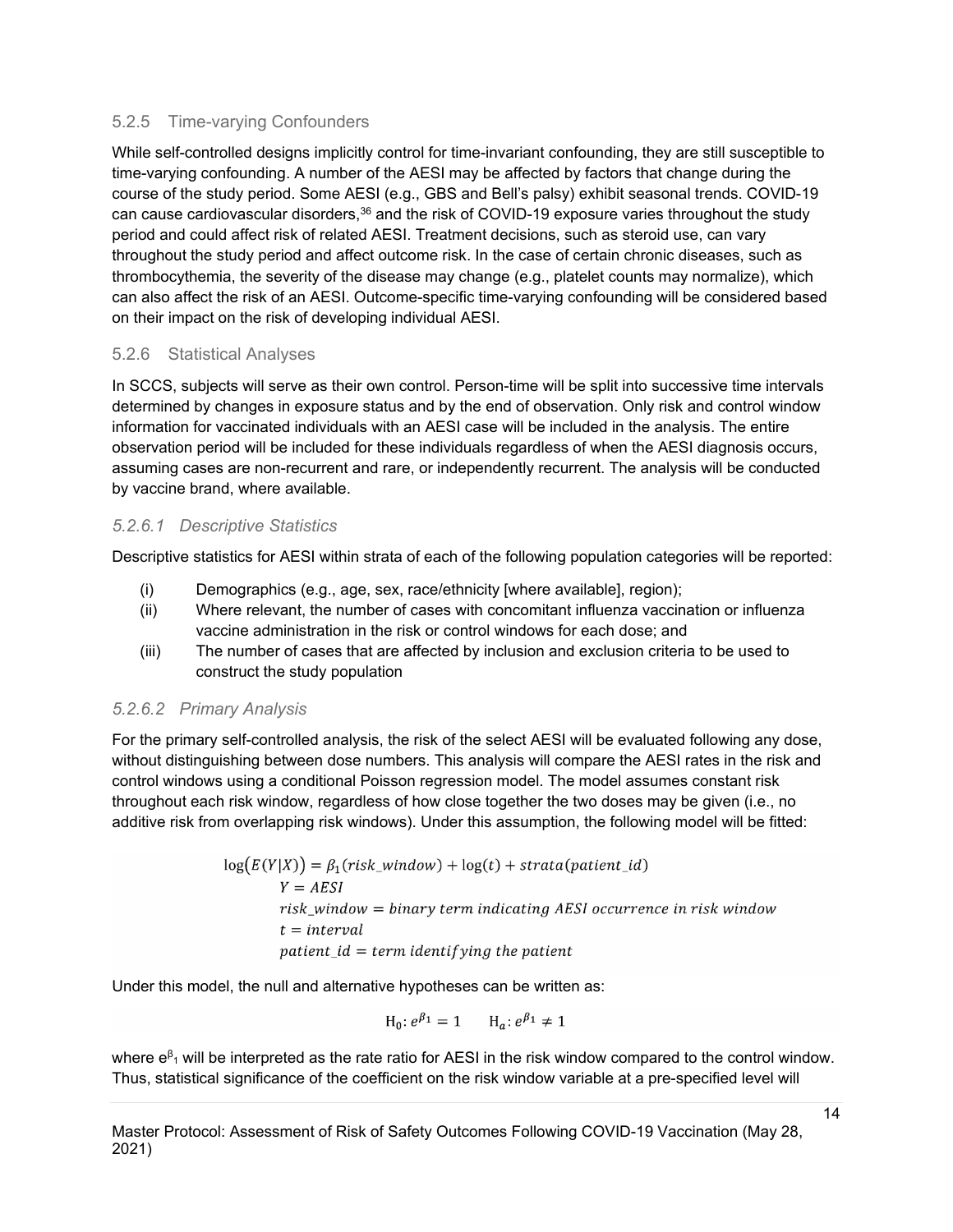indicate a statistically significant association between COVID-19 vaccination and the AESI. Statistical significance will be determined using 95% confidence intervals of rate ratios and two-sided p-values (p ≤ 0.05).

Attributable risk (per million vaccinations) will be calculated as well. The rate ratio obtained from the conditional Poisson regression model will be multiplied by the ratio of risk window in the observation period, then divide by the total number of vaccinated individuals.

# *5.2.6.3 Secondary Analyses*

The secondary analyses will maintain a similar methodology to the primary analysis, but will investigate potential differences in risk stratified by vaccine dose. The observation period and the control period are defined as the same time periods utilized in the primary analysis.

For the first dose risk estimation, if a second dose is observed before the end of the first dose risk window, the risk window will be truncated at the time of second dose. Time during the risk window following the second dose will be excluded from this analysis. Control window time will then be defined as the time from the end of the second dose risk window through the end of the observation window.

For the second dose risk estimation, the risk window will be initiated on the date of the second vaccine dose and extend for the risk window length as specified in Table 2, even if the second dose is administered during a first dose risk window. Cases included in the second dose-specific analysis will be limited to subjects who have received both doses. Control window time will again be defined as the time from the end of the second dose risk window through the end of the observation window. Time during the risk window following the first dose prior to the administration of dose 2 will be excluded from this analysis, assuming the risk is constant during periods of overlap between risk windows. See Figure 2 for example cases.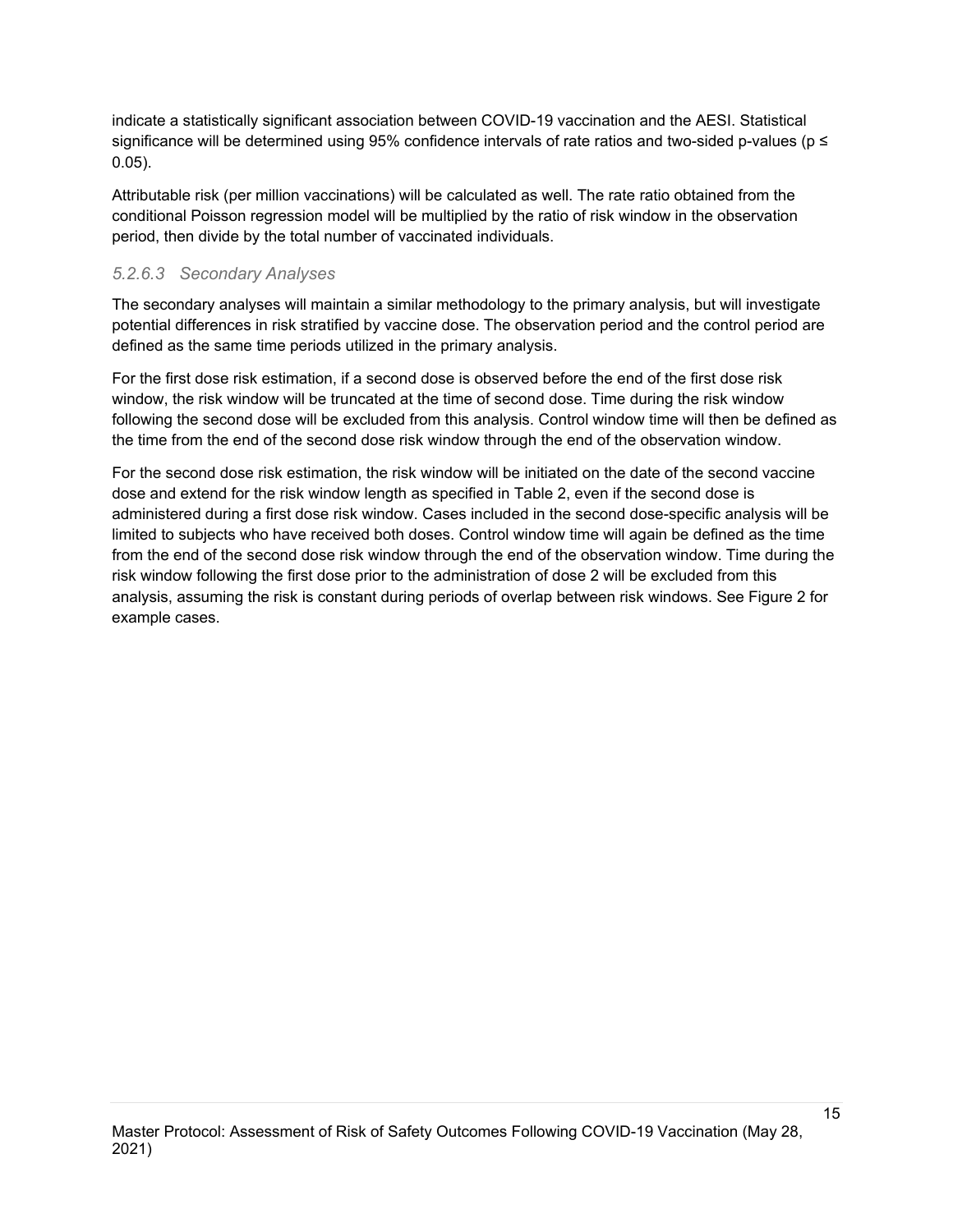#### **Figure 2. Example cases for SCCS design (Secondary Analyses)**

#### **First Dose Risk Estimation**



#### *5.2.6.4 Sensitivity Analyses*

A potential sensitivity analysis will assess varying risk of AESI following vaccination during dose risk window overlaps. While the primary analysis assumed constant risk regardless of multiple vaccine exposures, this sensitivity analysis will not assume that the risk of outcome is constant across all riskwindow time, including any overlap in risk windows for the first and second dose. The varying risk model would assess the risk during: (i) the non-overlapping portion of the first dose risk window; (ii) any period of overlap between the risk windows of the first and second dose; and (iii) the non-overlapping portion of the second dose risk window.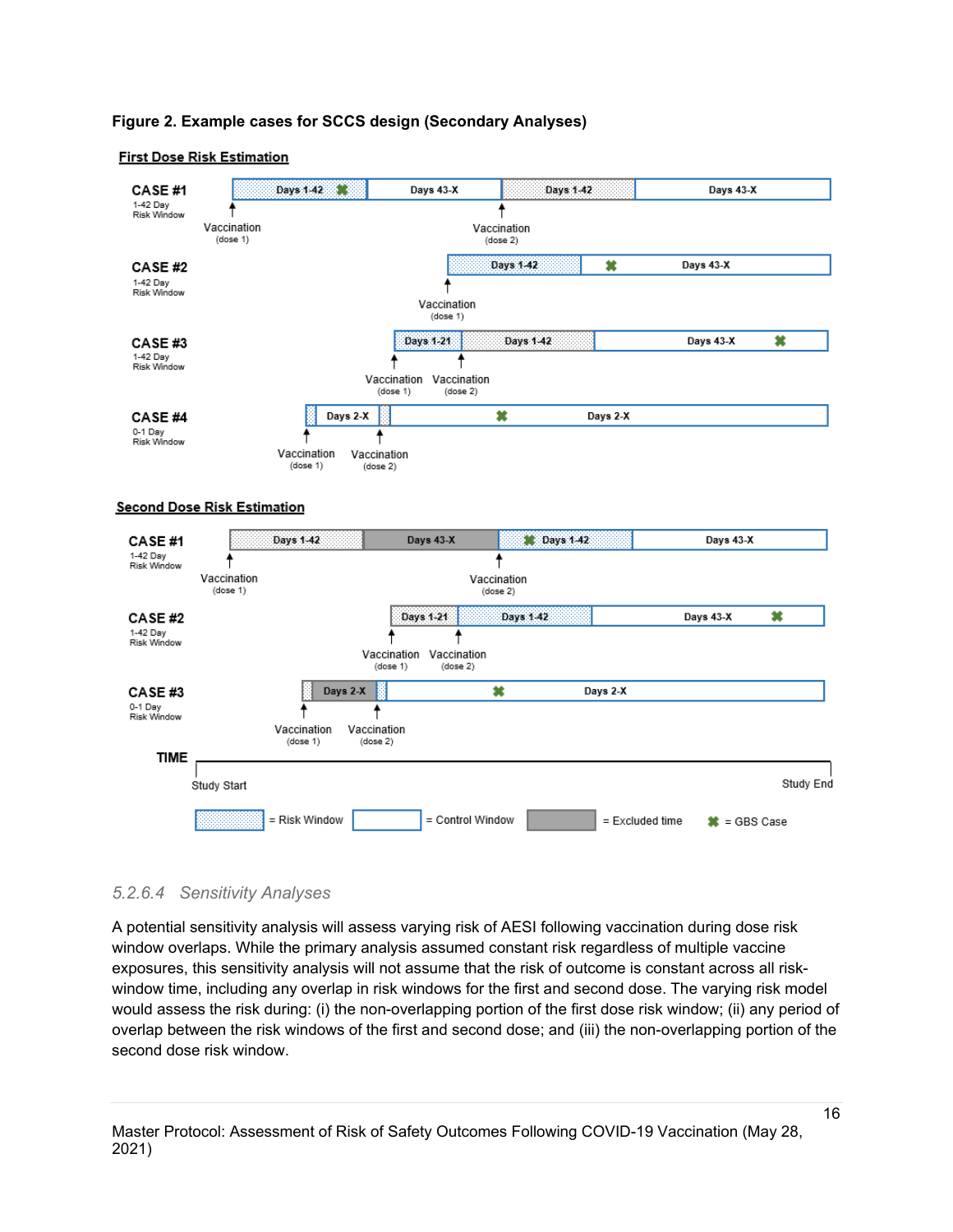Another potential sensitivity analysis would vary the length of the risk window for the AESI of interest, allowing for an evaluation of the appropriateness of the pre-specified risk window. This may be particularly relevant for AESI where there is variation in the reports of risk windows in the literature. If sample size permits, a temporal scan will be considered to empirically identify the risk window for the specific AESI.

For AESI that exhibit seasonality, we will explore adjustment methods or assess other temporal patterns.

## *5.2.6.5 Power Calculations*

To assess the power of the SCCS analysis, the following formula is applied from Whitaker et al. $^{37}$ 

$$
Power = P(x < Z_{1-\gamma}), \quad Z_{1-\gamma} = \frac{\sqrt{nA} - Z_{\alpha/2}}{\sqrt{B}}
$$
\n
$$
n = number \ of \ cases
$$
\n
$$
\alpha = 0.05
$$
\n
$$
A = 2\left[\left(\frac{Rr}{Rr + 1 - r}\right)\log(R) - \log(Rr + 1 - r)\right]
$$
\n
$$
B = \frac{[\log(R)]^2}{A} \frac{Rr(1 - r)}{(Rr + 1 - r)^2}
$$
\n
$$
R = rate \ ratio \ to \ detect \ of \ 1.5, 2, 3, 4, \dots, 9, 10
$$
\n
$$
r = \frac{person - days \ in \ risk \ window}{person - days \ in \ control \ window}
$$

#### <span id="page-16-0"></span>5.2.7 Limitations

Self-controlled designs must be adjusted for time-varying confounding; otherwise, they can bias results, particularly when outcomes are rare. This limitation is less prominent in the SCRI design because of the generally shorter observation time. Self-controlled designs are susceptible to exposure misclassification, particularly when the control window time from the unvaccinated population is included. This is controlled for in this study because our adapted SCCS design only includes cases with a recorded COVID-19 vaccination in the primary analysis.

# <span id="page-16-1"></span>5.3 COHORT DESIGN

# <span id="page-16-2"></span>5.3.1 Cohort Study

The cohort study design will be used to estimate relative risk by comparing the incidence of the AESI in the post-vaccination risk window for a given COVID-19 vaccination with the incidence in the same risk window for the comparator group. The exposure of interest is a pre-specified brand, where available. The comparator cohort of interest may be an unvaccinated cohort or a cohort receiving an alternative COVID-19 vaccine brand.

# <span id="page-16-3"></span>5.3.2 Study Population

For all analyses, the study population will be split into two age groups: the adult population (ages 18-64 years) and the elderly population (≥ 65 years of age). A third group, the pediatric population (<18 years of age), may also be considered if vaccines are authorized or approved for use among children (Pfizer BioNTech vaccine is currently authorized for use in ages 12 and older). Subpopulations defined by specific age strata may be considered for a specific AESI.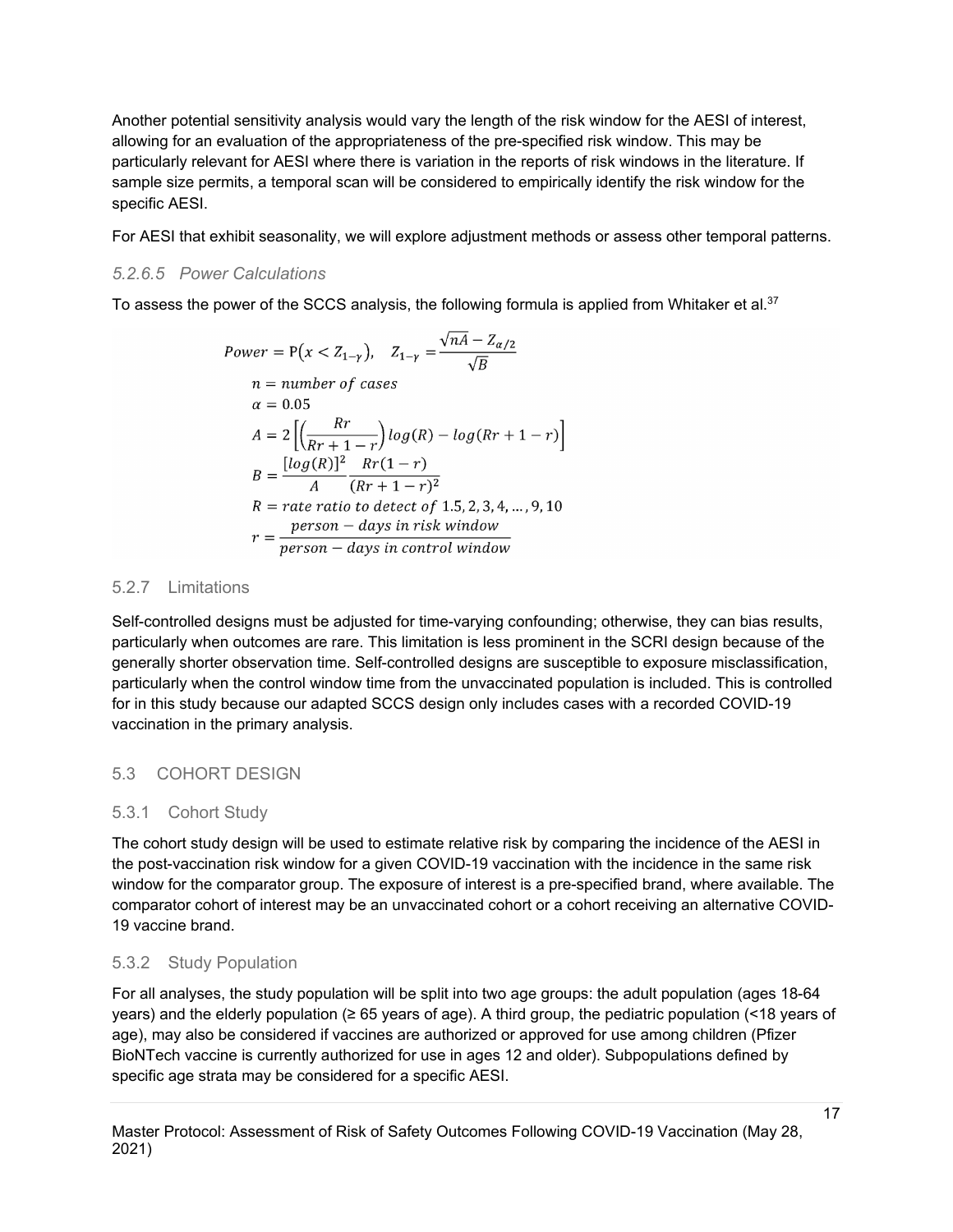Analysis populations and statistical analysis plans will be determined separately for each AESI. The study period will start on the date of the emergency use authorization for a COVID-19 vaccine in the United States (the earliest possible date is December 11, 2020 for Pfizer BioNTech vaccine) and will end on the date through which complete data (defined as 95% complete) are available for each data source at the time of study initiation. Study populations will consist of individuals

(i) With continuous enrollment in a medical insurance plan for 365 days prior to the index date for ascertainment of potential confounders (e.g., comorbidities, history of healthcare use). The index date is defined as the eligible COVID-19 vaccine dose administration(s) or the match day for the unvaccinated group. Each COVID-19 vaccine dose administration can be assigned as the index date if all inclusion and exclusion criteria are met.

The following individuals will be exlcuded:

- (i) With a diagnosis of an AESI during the AESI-specific clean window pre-vaccination (Table 2); or
- (ii) With timing patterns that do not conform to expectations (e.g., doses that occur within a short time period following another dose or have a higher than expected dose number; more specific rules will be determined once more data on vaccination patterns are available).

Additional exclusion criteria that will be considered as the specific study question is developed. For example, to compare COVID-19 vaccine brands, individuals who have claims for multiple vaccine brands should be excluded.

If a second dose occurs during the post-vaccination risk window following the first dose, the risk window following the first dose will be truncated at the time of the second dose, and the second dose will be considered for cohort inclusion based on the above criteria. An individual's first observed dose being ineligible for cohort inclusion may not automatically exclude that individual's second dose. This will be determined on a study specific basis.

The primary treatment exposure will be comprised of individuals who received at least one dose of the COVID-19 vaccine within the study period of interest. The comparison cohort can be variably defined to compare different qualities of interest:

• **Unvaccinated population:** The comparison cohort can be defined as those individuals who have not been recorded to have received any COVID-19 vaccine at the time of sampling for the vaccinated group. Individuals who are sampled into the unvaccinated group on the match day can later receive the COVID-19 vaccine of interest and enter the vaccination group if all inclusion and exclusion criteria are met. The period within a certain number of days around the COVID-19 vaccination date will be considered to assign the match day depending on the specific AESI.

This comparison group choice has the benefit of having an easily interpretable result (i.e., the potential increased risk of the AESI following COVID-19 vaccine is likely associated with the vaccination, compared with those who were not vaccinated), but is most likely to be impacted by selection effects where vaccine recipients are different from non-recipients according to prognostic variables (confounding by indication and/or healthy user bias). Carefully selecting unvaccinated individuals to account for their comparability to the vaccinated population on demographics, comorbidities, and healthcare utilization could allow for a more reliable estimation of vaccine risk.

o To address possible selection bias due to health seeking behaviors, among the unvaccinated population, we will further restrict to those who have had preventive health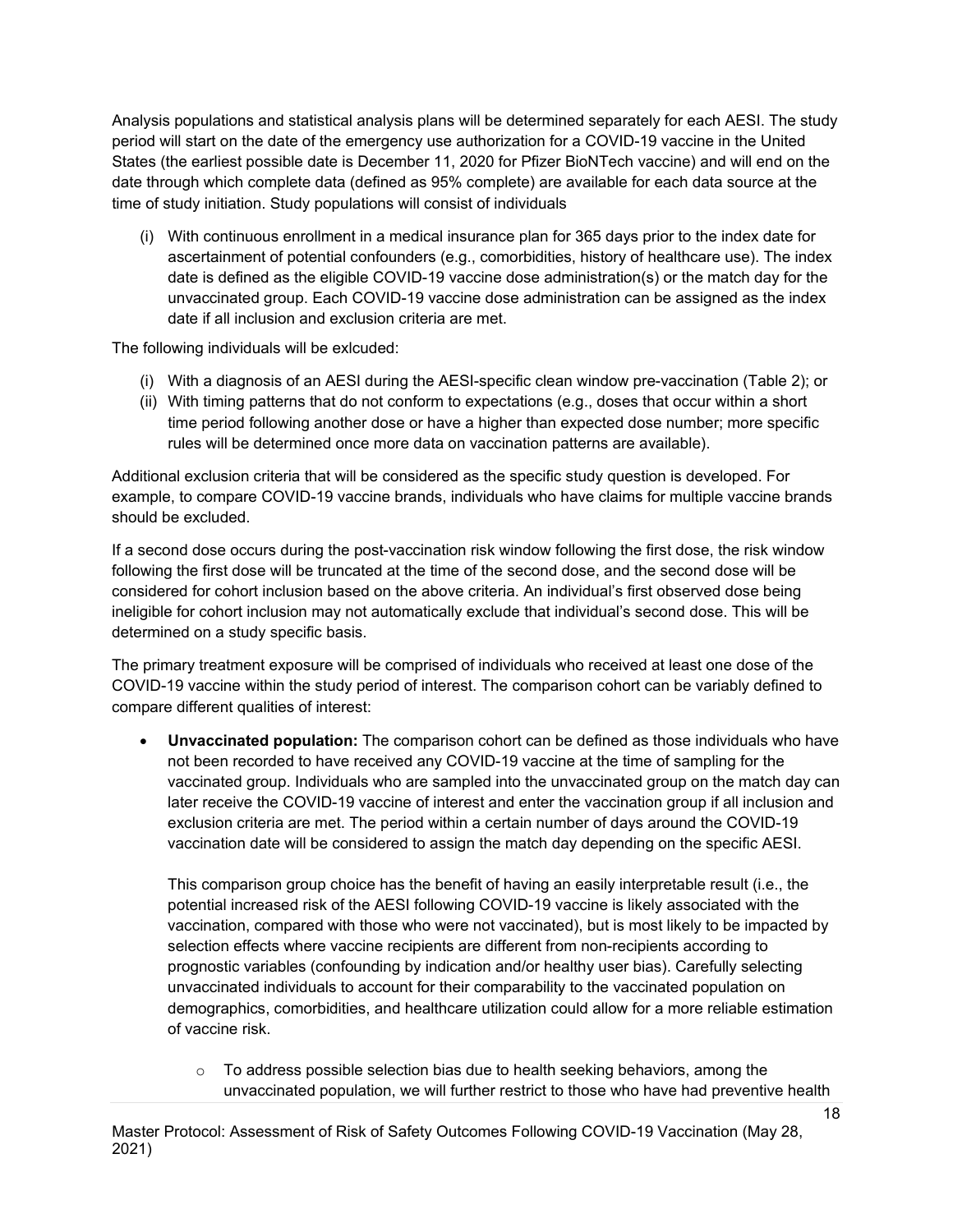care encounters (e.g., vaccination, well care visits, and screening) in the past years prior to the match day. Comparability of vaccinated and unvaccinated in respect to baseline characteristics will be evaluated. An alternative schema of sampling and assigning an index date for the unvaccinated cohort will be considered for each AESI; the date of preventive health care encounters should fall within a specified number of days from the COVID-19 vaccination date.

COVID-19 vaccinations that do not require reimbursement may not be recorded in the claims data, rendering potential misclassification of this comparison group. The extent of misclassification will be evaluated using external data sources linked to the claims data (e.g., electronic health records or state immunization information systems, pharmacy benefits management data), where available, and the impact will be assessed by quantitative bias analysis.

• **Alternate COVID-19 vaccines:** By defining the comparison cohort as including those individuals who have received a different brand or type of vaccine than the primary treated population, this approach would allow for the evaluation of the comparative safety of different COVID-19 vaccines used in the population. Exposure and alternate-exposure populations would be defined by vaccine brand or vaccine type.

#### <span id="page-18-0"></span>5.3.3 Follow-up Time

Patients will be followed from the index date until occurrence of an AESI, death, the end of study period, a change in exposure cohorts, disenrollment, or the end of the risk window.

The index date is defined as the first eligible COVID-19 vaccination date or the eligible match day selected for the unvaccinated groups, when the unvaccinated cohort is considered.

The receipt of another vaccination dose will not censor the follow-up on the person level, but receipt of another vaccination dose will censor the follow-up for the previous dose and institute another index date if all inclusion and exclusion criteria are met.

#### <span id="page-18-1"></span>5.3.4 Covariates and Cohort Balance

Potential confounders will be accounted for in the statistical analysis through covariate adjustment. Each AESI-specific cohort analysis will adjust for factors that may be related to the development of the AESI of interest. Covariates under consideration (when available) may include, but are not limited to:

- Age
- Sex (Male; Female)
- Race/Ethnicity (White; Black; Other)
- Census region (West; Midwest; South; Northeast; Other)
- Calendar year/ season
- Area Deprivation Index (ADI)
- Health care utilization
- Concomitant vaccines
- Comorbidities (e.g., chronic health conditions)
- Frailty conditions
- Other AESI-specific risk covariates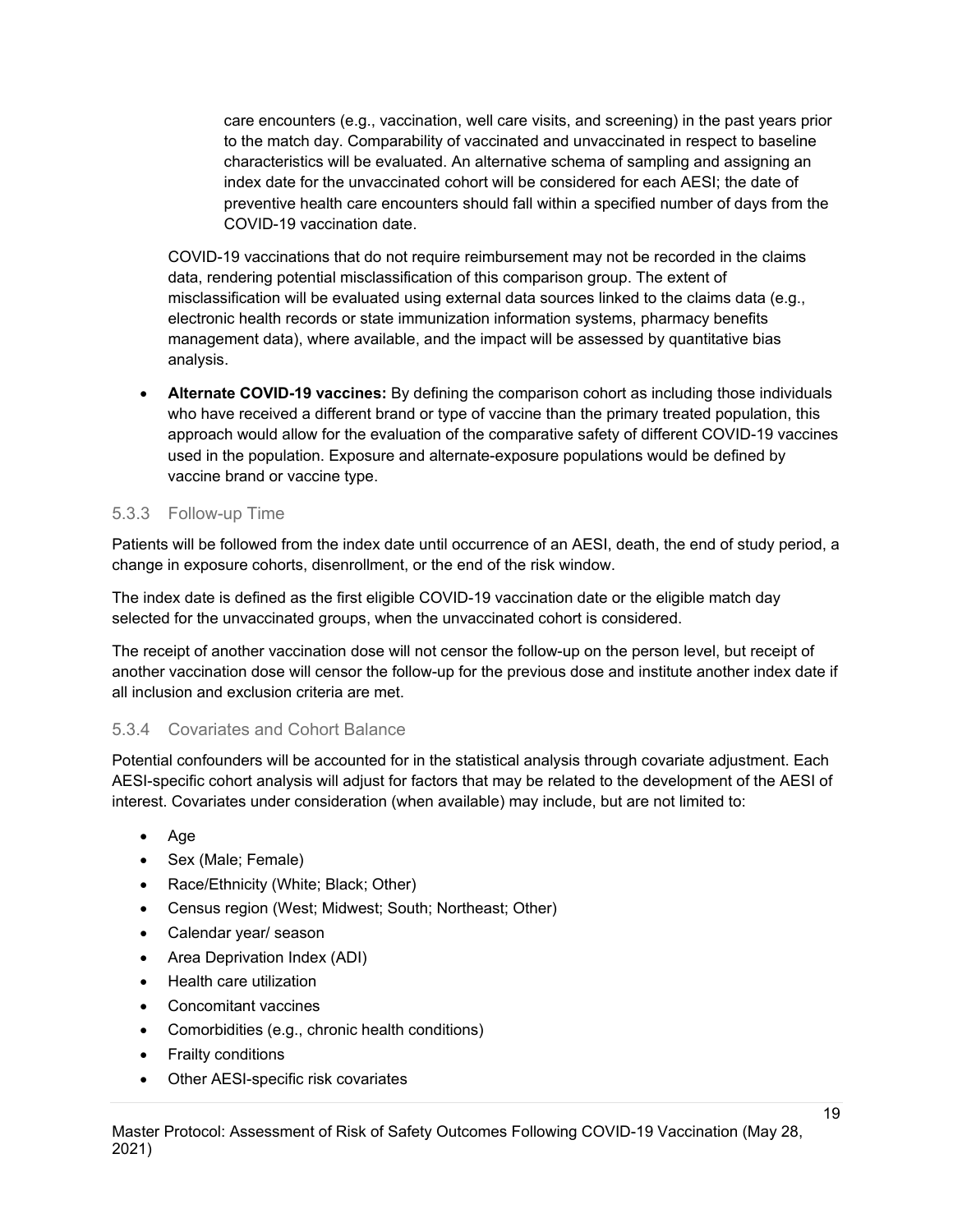• General and specific preventative services

To achieve a balance between cohorts, we will use inverse probability treatment weighting (IPTW). In IPTW, the propensity score (PS) is used to weight each subject, creating a "pseudo-population in which the covariates and the treatment assignment [e.g., exposure to COVID-19 vaccine] are independent of each other."38 Propensity scores may be calculated on the individual level at the time of the first dose or index date. The second dose for the same individual would then also be assigned that propensity score. This method of calculation assumes that the factors influencing an individual's likelihood of receiving treatment (i.e., a COVID-19 vaccination) do not change between receipt of the first dose and receipt of the second dose. Alternatively, if time-dependent variables are thought to play a substantial role in the propensity to receive a vaccination, time-dependent propensity scores or marginal structural models may be considered. 39

Weights will be calculated such that they can be used to estimate the average effect of the treatment on the treated (ATT). Additionally, weights will be stabilized to reduce variability and instabilities in estimation that can be created by extreme weights. Stabilized weights are defined by multiplying the reciprocal of the probability of receiving a given treatment by the marginal probability of receiving the given treatment. The formula for the calculation of the stabilized weight, w, for a subject  $i$  with  $Z =$  treatment status and  $e =$ propensity score, is given by: 40

$$
w_{i,ATT} = \Pr(Z = 1)Z_i + \Pr(Z = 0)\frac{(1 - Z_i)e_i}{1 - e_i}
$$

Diagnostic analyses will be considered: 1) the mean of the stabilized weight should equal to 1; and 2) extreme stabilized weights will be trimmed to avoid particular influential persons. The implementation of IPTW will be assessed by calculating pairwise standardized mean differences (SMD) between cohorts for variables included in the propensity score model, as well as their two-way interactions, before and after weighting. An SMD of 0.1 or less post-weighting will be taken as an indication of an acceptable balance between cohorts. The distribution of propensity scores, stabilized weights, and continuous variables included in the propensity score model (e.g., age) will also be assessed to ensure that no extreme values exist and that distributions appear similar across cohorts.

# 5.3.5 Statistical Analyses

# *5.3.5.1 Descriptive Statistics*

Descriptive statistics will be used to summarize the observed rates of AESI in the study population and guide inferential method selection, such as:

- The number of individuals that are affected by the various eligibility criteria used to construct the study population, including the number of individuals who switch exposure cohorts;
- The number of observed COVID-19 vaccinations;
- The number of observed incidents of AESI in the risk window for all patients included in the analysis (or for only the control population);
- The observed rate of incident AESI, calculated as the number of incidents per 100,000 personyears, where person-time is defined as the time during the risk window post-COVID-19 vaccination; and

These statistics will be stratified, when available, by age, sex, race, region, data source, and other clinical or sociodemographic features necessary for confounder control in the cohort study design.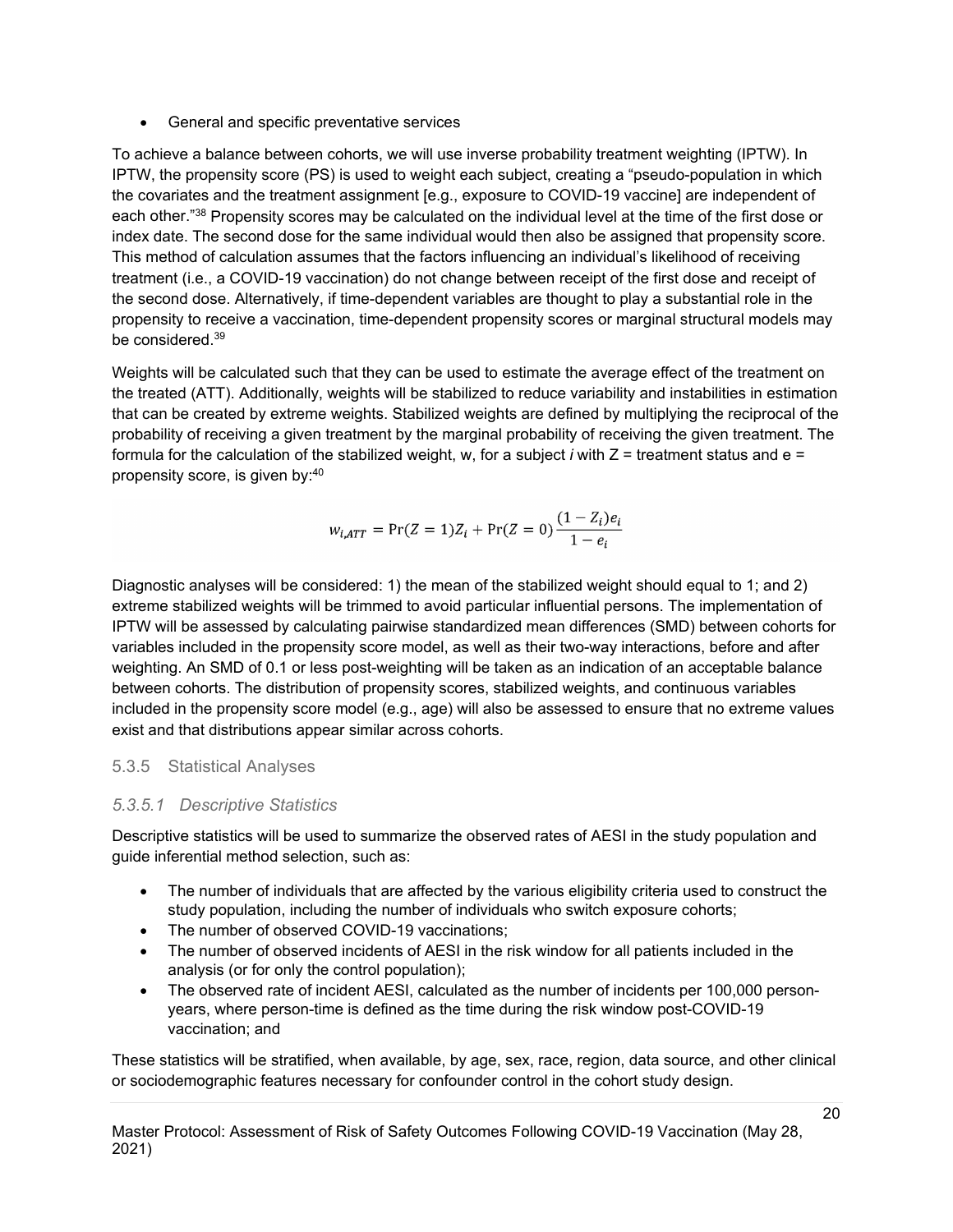#### *5.3.5.2 Primary Analysis*

For the primary analysis, the pooled AESI risk after any vaccine dose will be evaluated, without distinguishing between first and second dose. This analysis will compare the post-vaccination AESI rates between cohorts using a Cox regression model as the primary analysis. The model assumes constant risk throughout each risk window, regardless of how close together two doses may be given (i.e., no additive risk from overlapping risk windows). Under this assumption, the model can be specified by:

> $\lambda(t|X) = \lambda_0(t) \exp(\beta_1 X_1)$  $\lambda(t|X)$  = hazard at time t given covariates X  $\lambda_0(t) = baseline$  hazard  $X_1 = COVID - 19$  vaccination status  $t = exposure$  time

Given this model,  $e^{\beta_1}$  will be interpreted as the hazard ratio for the COVID-19 vaccination of interest. Cluster-robust standard errors or bootstrap variance estimators will be calculated to adjust for correlation between individuals who received multiple doses of vaccines. Clusters will be defined at the patient level. Statistical significance will be determined using 95% confidence intervals of rate ratios and two-tailed pvalues ( $p \leq 0.05$ ).

#### *5.3.5.3 Secondary and Sensitivity Analyses*

The main secondary analysis will investigate potential differences in risk stratified by vaccine dose. For the first dose risk estimation, if a second dose is observed before the end of the first dose risk window, the window will be truncated at the time of second dose. If there is no overlap, the first dose risk window will extend for the full risk window length specified in Table 2. Time during the risk window following the second dose will be excluded from this analysis. Patients will be followed until the end of the risk window, the administration of the second dose, the occurrence of an AESI, death, disenrollment, or the end of the study period.

For the second dose risk estimation, the risk window will start on the date of the second vaccine dose and extend for the risk window length as specified in Table 2. Individuals included in the second dose-specific analysis will be limited to subjects who have received both doses. Time during the risk window following the first dose prior to the administration of dose 2 will be excluded from this analysis, assuming the risk is constant risk during periods of overlap between risk windows.

An additional potential secondary analysis will be considered for select AESI, where there is a reason to suspect varying risk across the risk window or during periods of overlap between the risk windows following the first and second vaccine doses. This analysis will use a single risk window starting from the first day of the risk window following the first dose and ending on the last day of the risk window following the second dose (in cases where there is overlap between windows). This analysis will classify persontimes for three exposure categories: dose 1 only, overlapping dose 1 and dose 2, and dose 2 only, allowing for varying risk during each specific risk window.

Marginal structural models will be considered to allow for transitional treatment (exposure) status and account for informative censoring.<sup>41,42</sup> These models may be more appropriate as the primary analysis for some AESI. In this model, all individuals would possibly enter the study on the earliest date of the emergency use authorization for a COVID-19 vaccine (earliest possible date is December 11, 2020 for Pfizer BioNTech vaccine), and would be able to change exposure status (i.e., move from an unvaccinated status to a vaccinated status) over time.

Master Protocol: Assessment of Risk of Safety Outcomes Following COVID-19 Vaccination (May 28, 2021)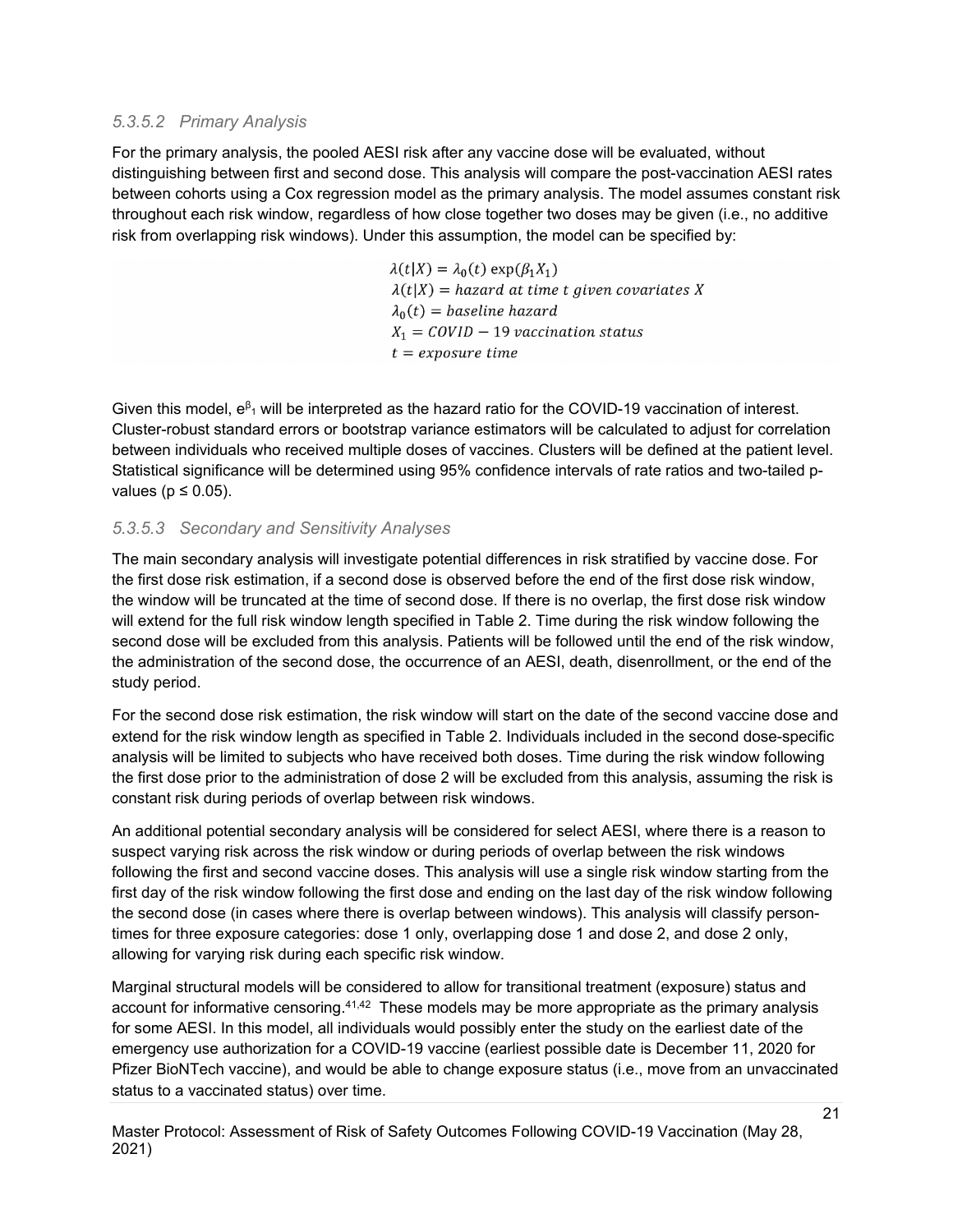Finally certain sensitivity analyses, such as quantitative bias analysis for confounding and exposure misclassification or inclusion of negative control events, may be considered.

## *5.3.5.4 Power Calculations*

Sample size and expected power will be assessed for a range of effect sizes (i.e., hazard ratio<sup>43</sup> or rate ratio<sup>44</sup>), using the same model as the primary analyses. The power calculation formula can be given by:

$$
n_{jk} = \frac{(Z_{1-\alpha/2} + Z_{1-\beta})^2}{p_j p_k \log(\gamma_{jk})^2}
$$

Where

*α* is the type I error, *β* is the type II error, *1-β* is the power,  $\rho_i$  and  $\rho_k$  are the proportions of beneficiaries in the study population that consists of group j and k, *γjk* is the hazard ratio to detect between treatment group j and k

# *5.3.5.5 Limitations*

The main limitation of the cohort design for this study is the potential for unmeasured and residual confounding. For the COVID-19 vaccine, there may be concerns regarding the comparability of an unvaccinated cohort, because of socioeconomic status or access to health care even after explicit adjustments are made. Therefore, quantitative bias analysis for confounding or negative controls will be considered to evaluate the robustness of the results. Further, it is challenging to identify an unvaccinated comparator population using administrative claims data. Due to the mass vaccination campaign currently underway, it is likely that vaccinations will be given outside of typical reimbursement channels, and it will be difficult to confidently state that an individual is unvaccinated when a claim is not observed. Therefore, evaluation of potential misclassification of the exposure status and its impact on the results will be considered. Additionally, if vaccination coverage is high, few unvaccinated individuals will be available for comparison.

# <span id="page-21-0"></span>6. MEDICAL RECORD REVIEW

During the course of the study, specific AESI identified through claims may go through the medical record review (MRR) process. This MRR process entails detailed review of the medical charts for patients who were diagnosed with select AESI to determine whether they met the accepted case definition for that particular AESI. Once the number of true cases and non-cases are identified, a chart-confirmed analysis may be completed using only the confirmed cases. Positive predictive values (PPV) and other metrics can also be calculated to better understand the rate and reliability of the outcome of interest.

When conducted, the complete MRR process entails: (i) developing an abstraction tool that isolates the information from medical records needed to confirm a diagnosis; (ii) testing the abstraction tool to ensure that it functions as intended; (iii) developing a user guide for abstractors; (iv) requesting records for claims-identified cases; (v) abstracting records using the tool; (vi) calculating Brighton Scores using abstraction results (if a Brighton algorithm is used); and (vii) reviewing inter-rater reliability and resolving discrepancies through an adjudication process. We will leverage any existing Brighton Collaboration case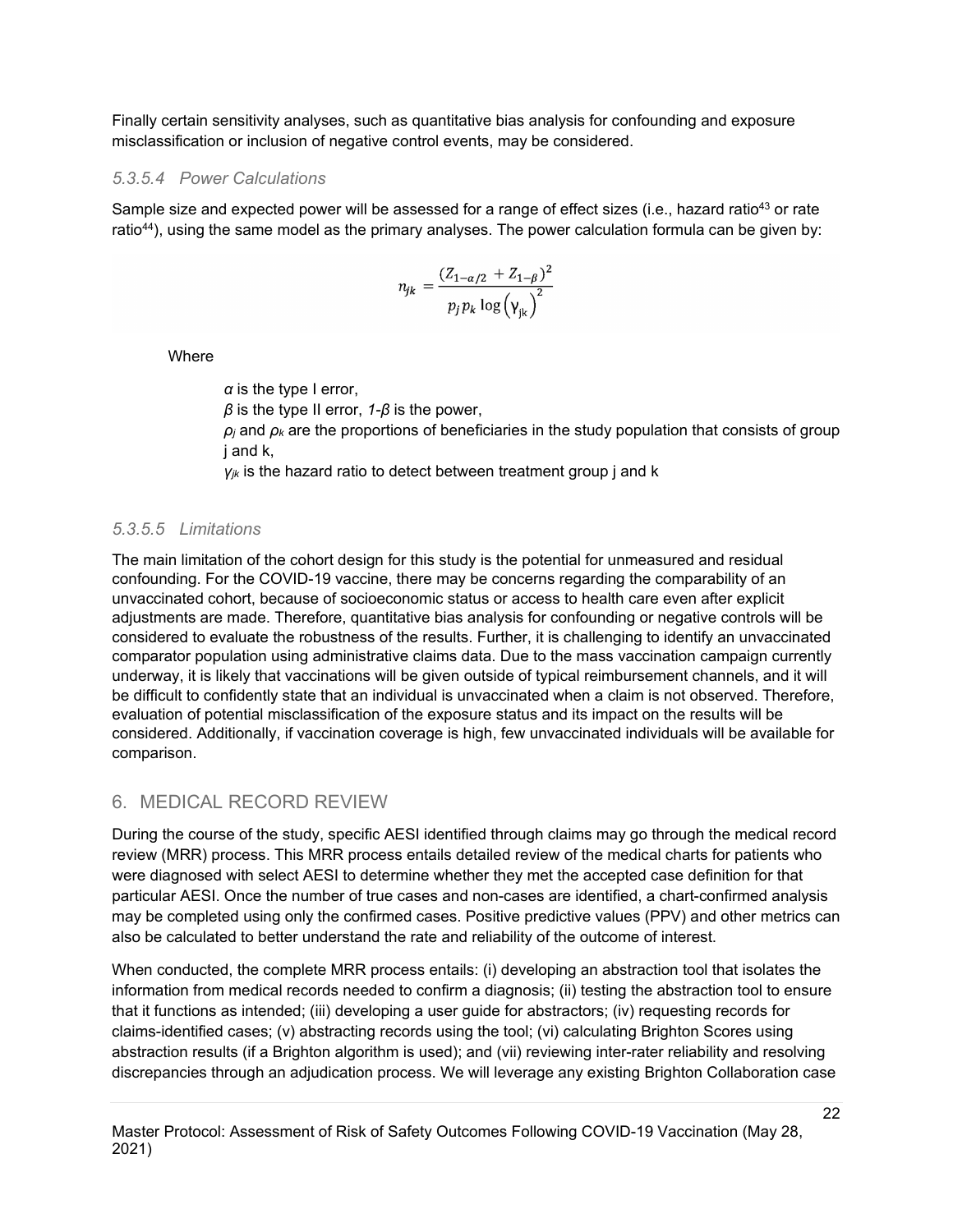definitions (Appendix B) and analysis infrastructure to assign case classifications and case certainty levels.

When implementing the selected adjudication methodology (e.g., Brighton Collaboration case definitions), three approaches will be considered. First, we could develop an automatic adjudication tool that uniformly applies the case definition algorithm to each case using the abstracted data. Second, we could identify expert clinical reviewers to review the redacted medical records and abstraction data and recommend case designations. Third, we could complete a combination of the two, where we first run an automatic adjudication process followed by expert review of the abstracted data and adjudication results, generally and/or a subset of case records of interest.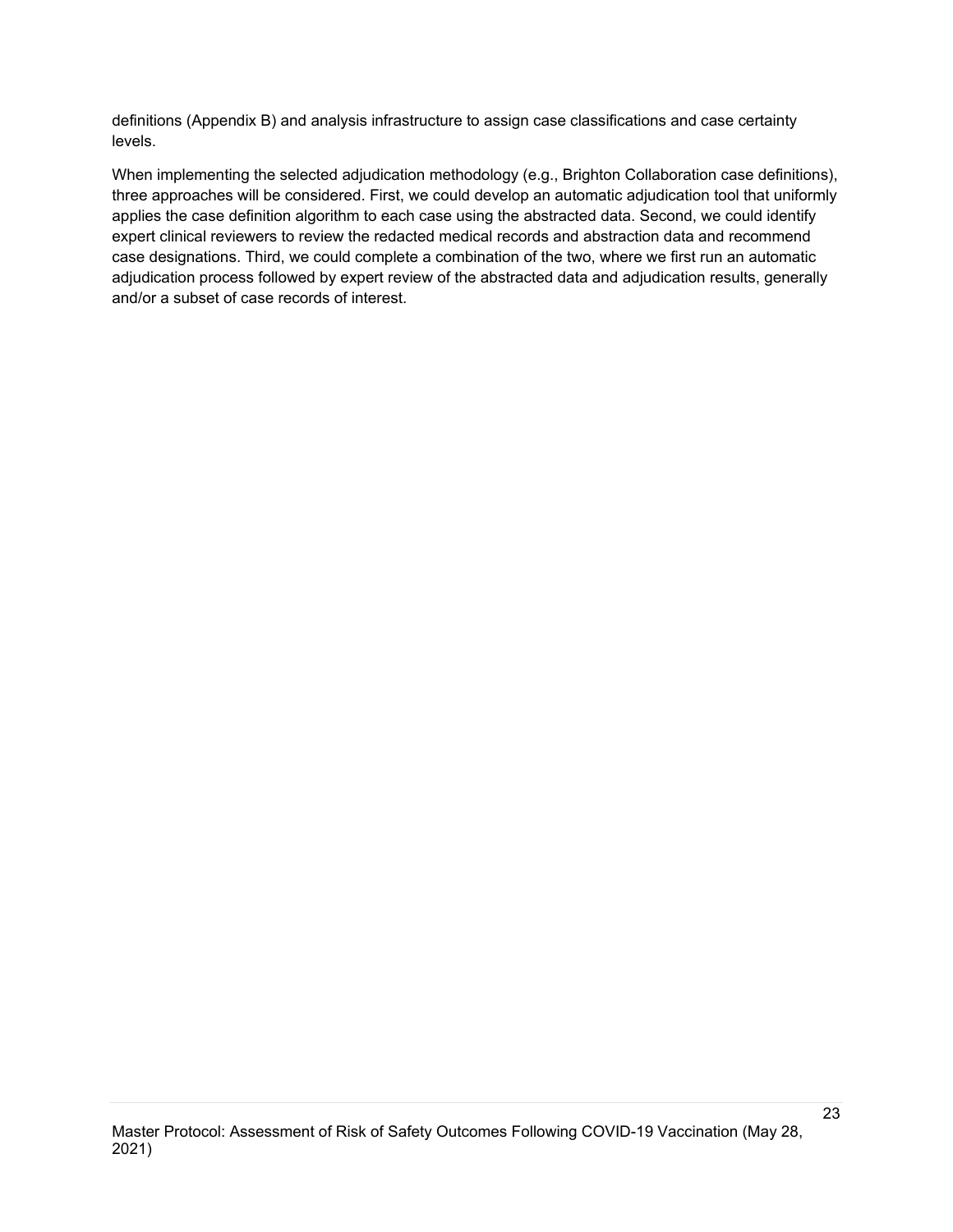# <span id="page-23-0"></span>REFERENCES

- 1. [Coronavirus Disease 2019 \(COVID-19\). 2020; https://www.cdc.gov/coronavirus/2019](https://www.cdc.gov/coronavirus/2019-ncov/symptoms-testing/symptoms.html) ncov/symptoms-testing/symptoms.html. Accessed 11/8/2020.
- 2. Wang C, Horby PW, Hayden FG, Gao GF. A novel coronavirus outbreak of global health concern. *The Lancet.* 2020;395(10223):470-473.
- 3. CDC Confirms Possible Instance of Community Spread of COVID-19 in U.S. [press release]. February 26, 2020 2020.
- 4. COVID-19 Dashboard. 2020;<https://coronavirus.jhu.edu/map.html> Accessed 12/15/2020, 2020.
- 5. [United States COVID-19 Cases and Deaths by State. 2020; https://covid.cdc.gov/covid-data](https://covid.cdc.gov/covid-data-tracker/#cases_casesper100klast7days)tracker/#cases\_casesper100klast7days. Accessed 11/8/2020, 2020.
- 6. Development and Licensure of Vaccines to Prevent COVID-19. 2020; [https://www.fda.gov/media/139638/download.](https://www.fda.gov/media/139638/download)
- 7. Sciences CfIOoM. *Definitions and Applications of Terms for Vaccine Pharmacovigilance: Report of CIOMS/WHO Working Group on Vaccine Pharmacovigilance.* World Health Organization; 2012.
- 8. Dodd CN, Romio SA, Black S, et al. International collaboration to assess the risk of Guillain Barré Syndrome following Influenza A (H1N1) 2009 monovalent vaccines. *Vaccine.* 2013;31(40):4448- 4458.
- 9. Schonberger LB, Bregman DJ, Sullivan-Bolyai JZ, et al. Guillain-Barre syndrome following vaccination in the National Influenza Immunization Program, United States, 1976--1977. *Am J Epidemiol.* 1979;110(2):105-123.
- 10. Wijnans L, Dodd CN, Weibel D, Sturkenboom M. Bell's palsy and influenza(H1N1)pdm09 containing vaccines: A self-controlled case series. *PLoS One.* 2017;12(5):e0175539.
- 11. Rüggeberg JU, Gold MS, Bayas J-M, et al. Anaphylaxis: case definition and guidelines for data collection, analysis, and presentation of immunization safety data. *Vaccine.* 2007;25(31):5675- 5684.
- 12. Su JR, Moro PL, Ng CS, Lewis PW, Said MA, Cano MV. Anaphylaxis after vaccination reported to the Vaccine Adverse Event Reporting System, 1990-2016. *Journal of Allergy and Clinical Immunology.* 2019;143(4):1465-1473.
- 13. Pellegrino P, Carnovale C, Perrone V, et al. Acute disseminated encephalomyelitis onset: evaluation based on vaccine adverse events reporting systems. *PloS one.* 2013;8(10):e77766.
- 14. Duffy J, Weintraub E, Vellozzi C, DeStefano F. Narcolepsy and influenza A (H1N1) pandemic 2009 vaccination in the United States. *Neurology.* 2014;83(20):1823-1830.
- 15. Montplaisir J, Petit D, Quinn M-J, et al. Risk of narcolepsy associated with inactivated adjuvanted (AS03) A/H1N1 (2009) pandemic influenza vaccine in Quebec. *PloS one.* 2014;9(9):e108489.
- 16. Sarkanen TO, Alakuijala AP, Dauvilliers YA, Partinen MM. Incidence of narcolepsy after H1N1 influenza and vaccinations: Systematic review and meta-analysis. *Sleep Medicine Reviews.*  2018;38:177-186.
- 17. Donahue JG, Kieke BA, Lewis EM, et al. Near Real-Time Surveillance to Assess the Safety of the 9-Valent Human Papillomavirus Vaccine. *Pediatrics.* 2019;144(6):e20191808.
- 18. Gee J, Naleway A, Shui I, et al. Monitoring the safety of quadrivalent human papillomavirus vaccine: findings from the Vaccine Safety Datalink. *Vaccine.* 2011;29(46):8279-8284.
- 19. Al Qudah Z, Abukwaik W, Souayah N. Stroke after Vaccination in United States. A Report from the CDC/FDA Vaccine Adverse Event Reporting System. [1990–2010] (P01.009). *Neurology.*  2012;78(1 Supplement):P01.009-P001.009.
- 20. Smeeth L, Thomas SL, Hall AJ, Hubbard R, Farrington P, Vallance P. Risk of myocardial infarction and stroke after acute infection or vaccination. *New England Journal of Medicine.*  2004;351(25):2611-2618.
- 21. Kuntz J, Crane B, Weinmann S, Naleway AL. Myocarditis and pericarditis are rare following live viral vaccinations in adults. *Vaccine.* 2018;36(12):1524-1527.
- 22. Kearon C. Natural history of venous thromboembolism. *Circulation.* 2003;107(23\_suppl\_1):I-22-I-30.
- 23. Kearon C, Akl EA. Duration of anticoagulant therapy for deep vein thrombosis and pulmonary embolism. *Blood.* 2014;123(12):1794-1801.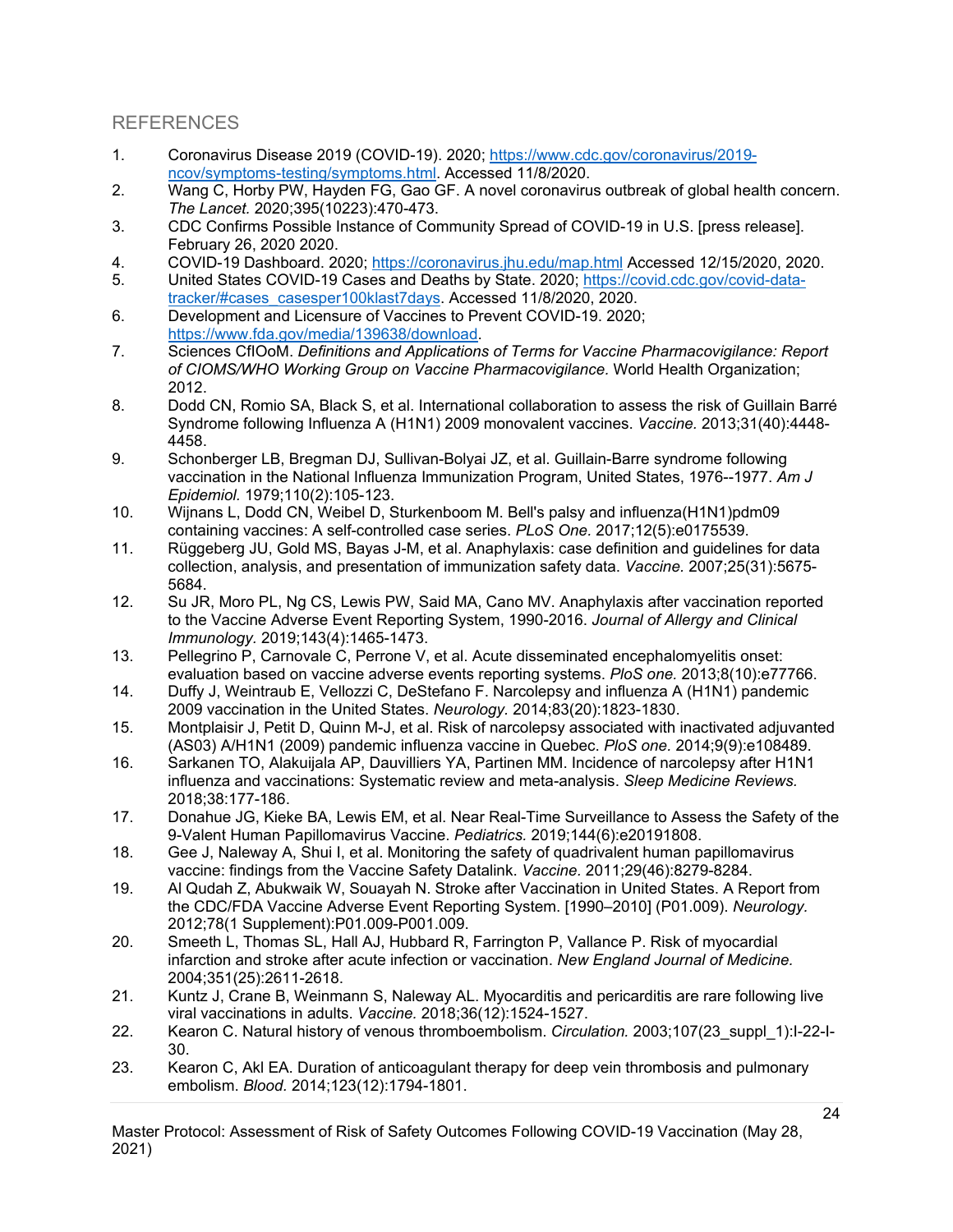- 24. Vickers ER, McClure DL, Naleway AL, et al. Risk of venous thromboembolism following influenza vaccination in adults aged 50 years and older in the Vaccine Safety Datalink. *Vaccine.*  2017;35(43):5872-5877.
- 25. Tang N, Li D, Wang X, Sun Z. Abnormal coagulation parameters are associated with poor prognosis in patients with novel coronavirus pneumonia. *Journal of Thrombosis Haemostasis.*  2020;18(4):844-847.
- 26. Black C, Kaye JA, Jick H. MMR vaccine and idiopathic thrombocytopaenic purpura. *British Journal of Clinical Pharmacology.* 2003;55(1):107-111.
- 27. D'alò GL, Zorzoli E, Capanna A, et al. Frequently asked questions on seven rare adverse events following immunization. *Journal of Preventive Medicine Hygiene.* 2017;58(1):E13.
- 28. Agmon-Levin N, Kivity S, Szyper-Kravitz M, Shoenfeld Y. Transverse myelitis and vaccines: a multi-analysis. *Lupus.* 2009;18(13):1198-1204.
- 29. Hennon TR, Penque MD, Abdul-Aziz R, et al. COVID-19 associated Multisystem Inflammatory Syndrome in Children (MIS-C) guidelines; a Western New York approach. *Progress in Pediatric Cardiology.* 2020.
- 30. Baker MA, Lieu TA, Li L, et al. A vaccine study design selection framework for the postlicensure rapid immunization safety monitoring program. 2015;181(8):608-618.
- 31. Pérez-Vilar S, Díez-Domingo J, Puig-Barberà J, Gil-Prieto R, Romio S. Intussusception following rotavirus vaccination in the Valencia Region, Spain. *Human vaccines immunotherapeutics.*  2015;11(7):1848-1852.
- 32. Farrington P, Rush M, Miller E, et al. A new method for active surveillance of adverse events from diphtheria/tetanus/pertussis and measles/mumps/rubella vaccines. *The Lancet.*  1995;345(8949):567-569.
- 33. Whitaker HJ, Steer CD, Farrington CP. Self‐controlled case series studies: Just how rare does a rare non‐recurrent outcome need to be? *Biometrical Journal.* 2018;60(6):1110-1120.
- 34. Petersen I, Douglas I, Whitaker H. Self controlled case series methods: an alternative to standard epidemiological study designs. *BMJ.* 2016;354:i4515.
- 35. Whitaker HJ, Ghebremichael‐Weldeselassie Y, Douglas IJ, Smeeth L, Farrington CP. Investigating the assumptions of the self‐controlled case series method. *Statistics in medicine.*  2018;37(4):643-658.
- 36. Nishiga M, Wang DW, Han Y, Lewis DB, Wu JCJNRC. COVID-19 and cardiovascular disease: from basic mechanisms to clinical perspectives. 2020;17(9):543-558.
- 37. Whitaker HJ, Paddy Farrington C, Spiessens B, Musonda P. Tutorial in biostatistics: the self‐ controlled case series method. *Statistics in Medicine.* 2006;25(10):1768-1797.
- 38. Thoemmes F, Ong AD. A Primer on Inverse Probability of Treatment Weighting and Marginal Structural Models. *Emerging Adulthood.* 2015;4(1):40-59.
- 39. Ray WA, Liu Q, Shepherd BE. Performance of time-dependent propensity scores: a pharmacoepidemiology case study. *Pharmacoepidemiol Drug Saf.* 2015;24(1):98-106.
- 40. Austin PC. An Introduction to Propensity Score Methods for Reducing the Effects of Confounding in Observational Studies. *Multivariate behavioral research.* 2011;46(3):399-424.
- 41. van der Wal WM, Noordzij M, Dekker FW, et al. Comparing mortality in renal patients on hemodialysis versus peritoneal dialysis using a marginal structural model. 2010;6(1).
- 42. Robins JM HM, and Brumback B. Marginal Structural Models and Causal Inference in Epidemiology. *Epidemiology.* 2000;11(5):550-560.
- 43. Lachin JMJSim. Sample size and power for a logrank test and Cox proportional hazards model with multiple groups and strata, or a quantitative covariate with multiple strata. 2013;32(25):4413- 4425.
- 44. Cohen J. *Statistical power analysis for the behavioral sciences.* Academic press; 2013.
- 45. Duffy J, Weintraub E, Hambidge SJ, et al. Febrile seizure risk after vaccination in children 6 to 23 months. *Pediatrics.* 2016;138(1).
- 46. Baker MA, Baer B, Kulldorff M, et al. Kawasaki disease and 13-valent pneumococcal conjugate vaccination among young children: A self-controlled risk interval and cohort study with null results. *PLOS Medicine.* 2019;16(7):e1002844.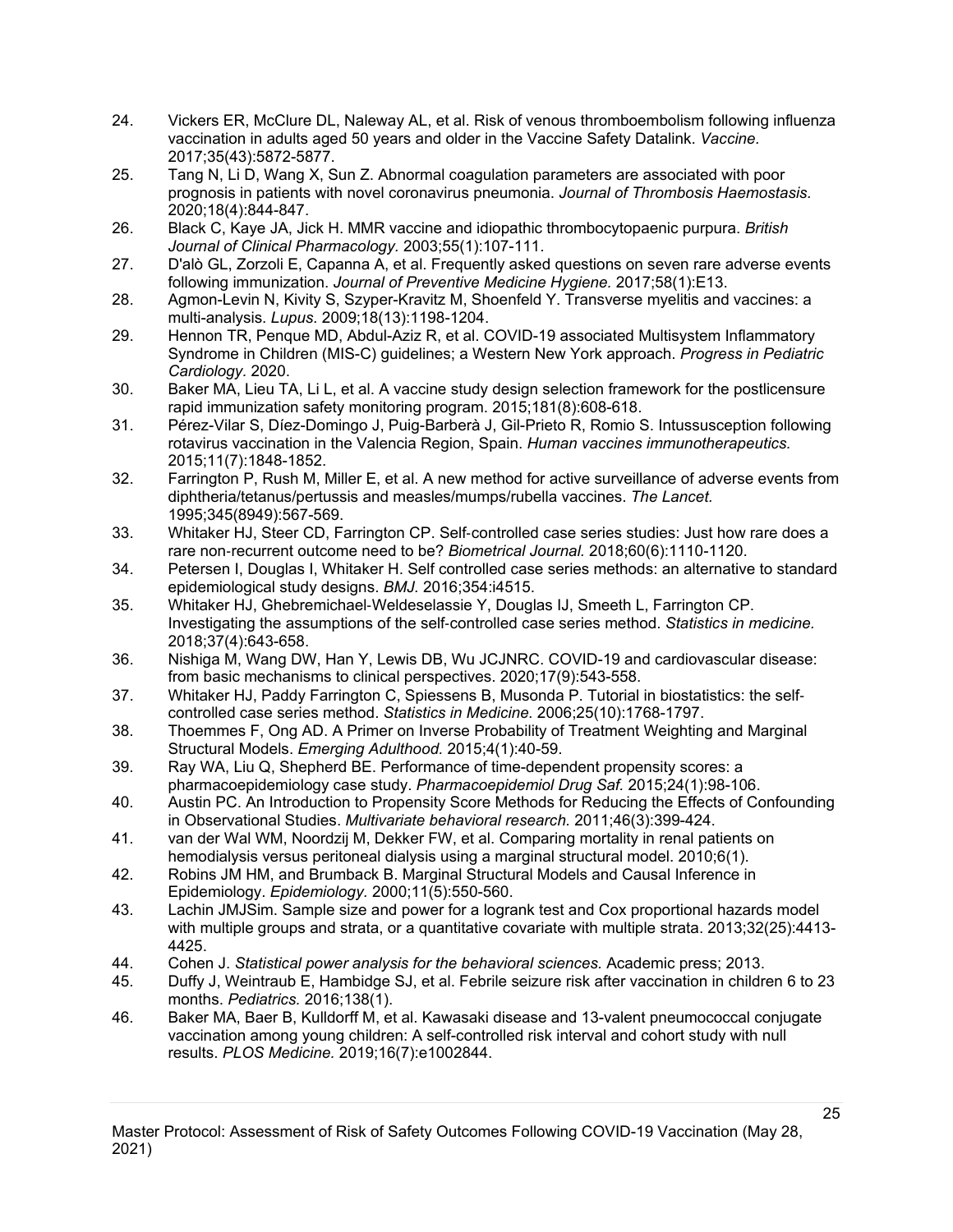47. Yung CF, Ma X, Cheung YB, Oh BK, Soh S, Thoon KC. Kawasaki Disease following administration of 13-valent pneumococcal conjugate vaccine in young children. *Scientific reports.*  2019;9(1):1-7.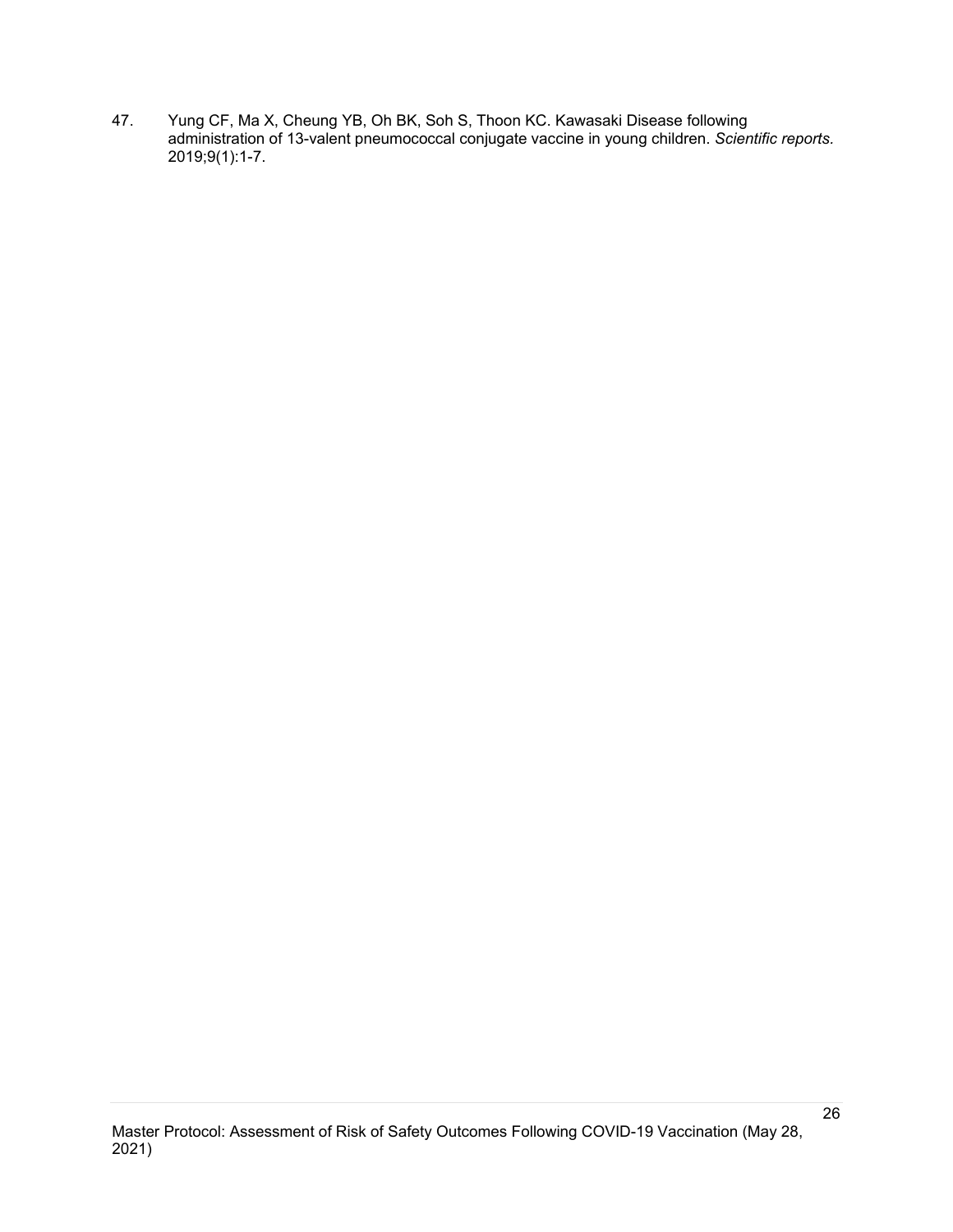# <span id="page-26-1"></span><span id="page-26-0"></span>APPENDIX

# A. PEDIATRIC OUTCOMES

In the event that the vaccine is approved or authorized for children, the following potential AESI will be studied among the pediatric subpopulation. Considerations in the selection of these potential AESI include serious events that have followed other immunizations, events that are potentially related to novel platforms or adjuvants, events that are related to COVID-19 severity that may potentially relate to vaccine failure/immunogenicity (i.e., enhanced disease), or events that are potentially specific to particular populations of interest

| <b>AESI</b>                                            | <b>Care Setting</b> | <b>Clean Window</b> | <b>Risk Window</b> |
|--------------------------------------------------------|---------------------|---------------------|--------------------|
| Multisystem Inflammatory<br>Syndrome in Children (MIS- | IP. OP-ED           | 365 days*           | 1-42 days $^{29}$  |
| <b>Febrile Seizures</b>                                | IP, OP/PB           | 42 days             | 0-1 days $45$      |
| Kawasaki Disease                                       | IP, OP/PB           | 365 days*           | 1-28 days 46,47    |

*Definitions: Clean window is an interval used to define incident outcomes where an individual enters the study cohort only if the AESI did not occur during that interval. Risk window is defined as an interval during which occurrence of the AESI may be associated with the exposure. Day 0 of the risk window corresponds to the day of vaccination.* 

<span id="page-26-2"></span>*\* References for these windows could not be located in the literature and are instead based on input from clinicians*

B. MEDICAL RECORD REVIEW AND BRIGHTON COLLABORATION CASE DEFINITIONS

The Brighton Collaboration develops standardized case definitions and guidelines for data collection, analysis, and presentation via participation of more than 500 experts from 57 countries from public health, clinical care, academia, regulatory organizations, and industry. Brighton Collaboration case definitions are available for the following AESI:

- [Guillain-Barré Syndrome \(GBS\)](https://www.sciencedirect.com/science/article/pii/S0264410X1000798X)
- [Facial Nerve Palsy](https://www.sciencedirect.com/science/article/pii/S0264410X16303139)
- [Anaphylaxis](https://www.sciencedirect.com/science/article/pii/S0264410X07002642)
- [Kawasaki Disease](https://www.sciencedirect.com/science/article/pii/S0264410X16308386)
- Febrile Seizures
	- o A combination of the [Generalized Convulsion](https://www.sciencedirect.com/science/article/pii/S0264410X03006613) case definition and [Fever](https://www.sciencedirect.com/science/article/pii/S0264410X03006601) case definition can be used
- [Encephalomyelitis/Encephalitis](https://www.sciencedirect.com/science/article/pii/S0264410X07004975)
- **[Narcolepsy](https://www.sciencedirect.com/science/article/pii/S0264410X12017811)**
- [Immune Thrombocytopenia \(ITP\)](https://pubmed.ncbi.nlm.nih.gov/17493712/)
- [Transverse Myelitis](https://www.sciencedirect.com/science/article/pii/S0264410X07004975) (note: cases definitions are for myelitis that will be used for transverse myelitis)

Additionally, although a Brighton Collaboration case definition is not available for MIS-C, a CDC case definition is available and can be found on the following website: [https://emergency.cdc.gov/han/2020/han00432.aspht.](https://emergency.cdc.gov/han/2020/han00432.aspht)